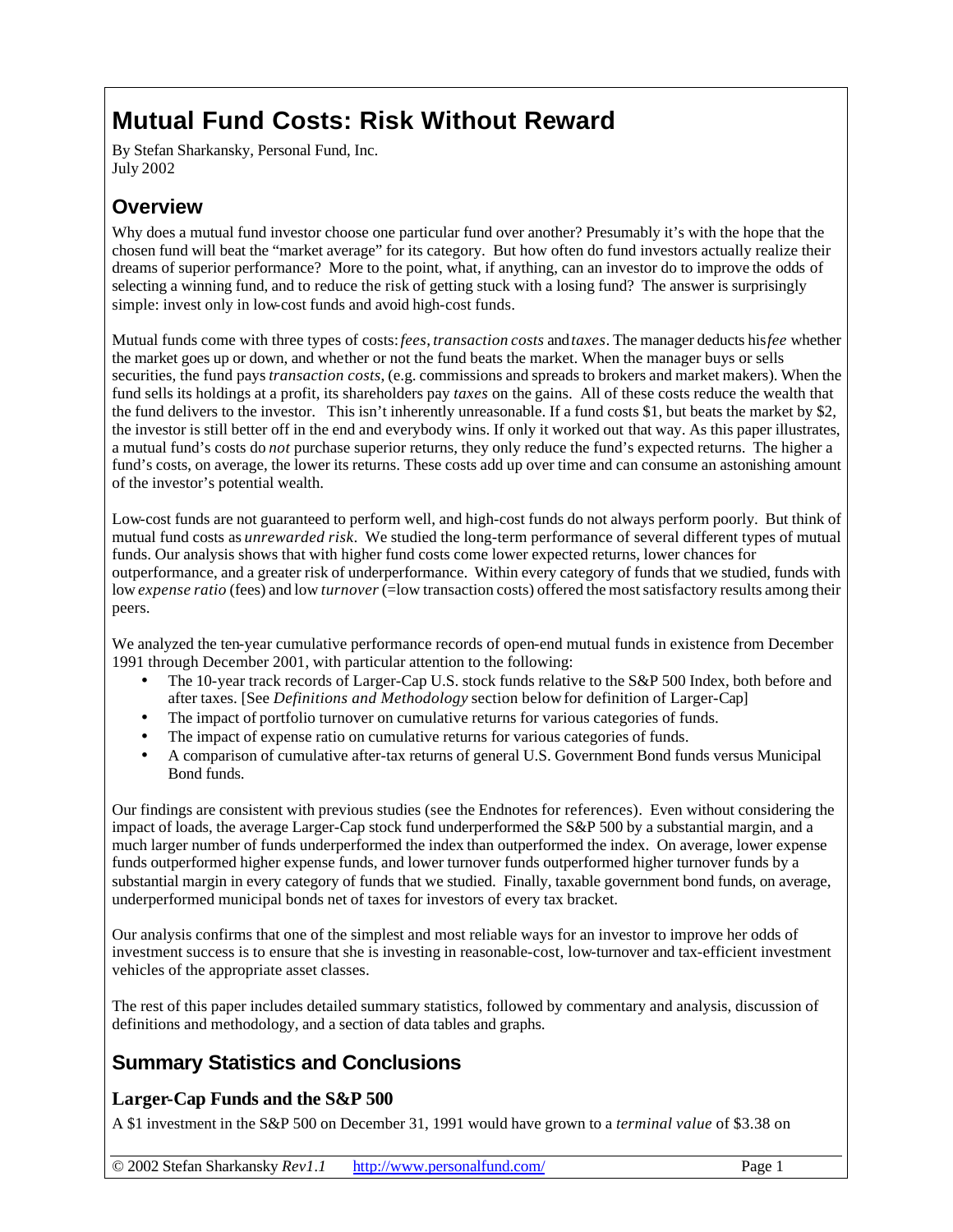December 31, 2001 (assuming reinvestment of all dividends). This implies an average annual return of 12.95%. Under the tax assumptions described below, this would be worth \$2.76 net of tax, for an average annual after-tax return of 10.69%. But how many mutual funds actually met or exceeded these benchmarks? Not many.

A \$1 investment in the average actively-managed Larger-Cap U.S. stock fund would have been worth \$2.94 before tax (\$2.31 after-tax), representing 87% (83% after-tax) of the potential of the unmanaged index, for an average annual return of 11.38% (8.73% after-tax). On a pre-tax basis, 25% of the funds outperformed the S&P 500, while 75% underperformed; 14% of the funds beat the S&P 500 by an average annual margin of 1%, while 58% underperformed by more than 1%.

On an after-tax basis, only 14% of the Larger-Cap funds beat the S&P 500, while 86% underperformed; 6% beat the index by more than a 1% average annual margin, and 71% underperformed the S&P 500 by more than 1% per year.

In other words, looking at the after-tax outcomes, an investor would have been about six times more likely to pick a losing fund than a winning fund, and about 12 times more likely to pick a big loser than a big winner. In fact, since our analysis was limited to funds that survived for the entire 10-year period, we've eliminated from consideration the many funds that went out of business on account of poor performance. The odds of picking a winning fund in practice, without the benefit of hindsight, would have been even lower than our numbers suggest.

The sections below deal with the impact of expense ratio and turnover on investment outcomes. We shall see that lower expense funds had better outcomes than higher expense funds on average when measured both by absolute returns and in relation to the S&P 500, before taxes as well as after taxes. Similarly, lower turnover funds had better outcomes than higher turnover funds.

## **The Impact of Expense Ratio**

We examined the impact of expense ratio by ranking all funds in each category by expense ratio and assigning each fund into an Expense Ratio Decile, where the  $1<sup>st</sup>$  Decile contains the 10% of funds in the category with the lowest expense ratios, and the  $10<sup>th</sup>$  Decile contains the 10% with the highest expense ratios, etc.

For each category of fund in the following table, we show the average annual pre-tax and after-tax returns for both the lowest and highest expense-deciles for the category, along with the cut-off points that determine membership in the deciles. (The lowest cost funds are in the top row in **yellow**, the highest cost funds below in gray. The average expense ratio and average returns for the category are in the middle row).

With one exception, the low cost funds outperformed their category, on average. In every case the highest-cost funds performed substantially below their category, on average.

| Scatter plot diagrams illustrating some of these data series are included under "Data Tables and Charts" below |  |  |  |  |
|----------------------------------------------------------------------------------------------------------------|--|--|--|--|
|                                                                                                                |  |  |  |  |

| <b>Fund Style</b>           | <b>Expense Ratio</b> | <b>Average Annual</b><br><b>Pre-Tax Return</b> | <b>Average Annual</b><br><b>After-Tax Return</b> |
|-----------------------------|----------------------|------------------------------------------------|--------------------------------------------------|
|                             | $< 0.65\%$           | 12.7%                                          | 9.6%                                             |
| Larger-Cap U.S. Equity      | 1.07%                | 11.1%                                          | 8.5%                                             |
|                             | $>1.60\%$            | 10.0%                                          | 7.7%                                             |
|                             | $< 0.76\%$           | 11.5%                                          | 9.1%                                             |
| Smaller-Cap U.S. Equity     | 1.21%                | 11.8%                                          | 9.1%                                             |
|                             | $>1.83\%$            | 9.9%                                           | 8.5%                                             |
|                             | $< 0.85\%$           | 8.2%                                           | 6.1%                                             |
| <b>International Equity</b> | 1.35%                | 7.2%                                           | 5.5%                                             |
|                             | $> 2.17\%$           | 5.3%                                           | 4.2%                                             |
|                             | $< 0.55\%$           | 6.0%                                           | 5.8%                                             |
| <b>Municipal Bonds</b>      | 0.85%                | 5.7%                                           | 5.6%                                             |
|                             | >1.18%               | 4.5%                                           | 4.7%                                             |
|                             | $< 0.60\%$           | 7.0%                                           | 4.1%                                             |
| U.S. Government Bonds       | 0.96%                | 6.2%                                           | 3.6%                                             |
|                             | $>1.53\%$            | 5.3%                                           | 2.9%                                             |
| <b>Table 1</b>              |                      |                                                |                                                  |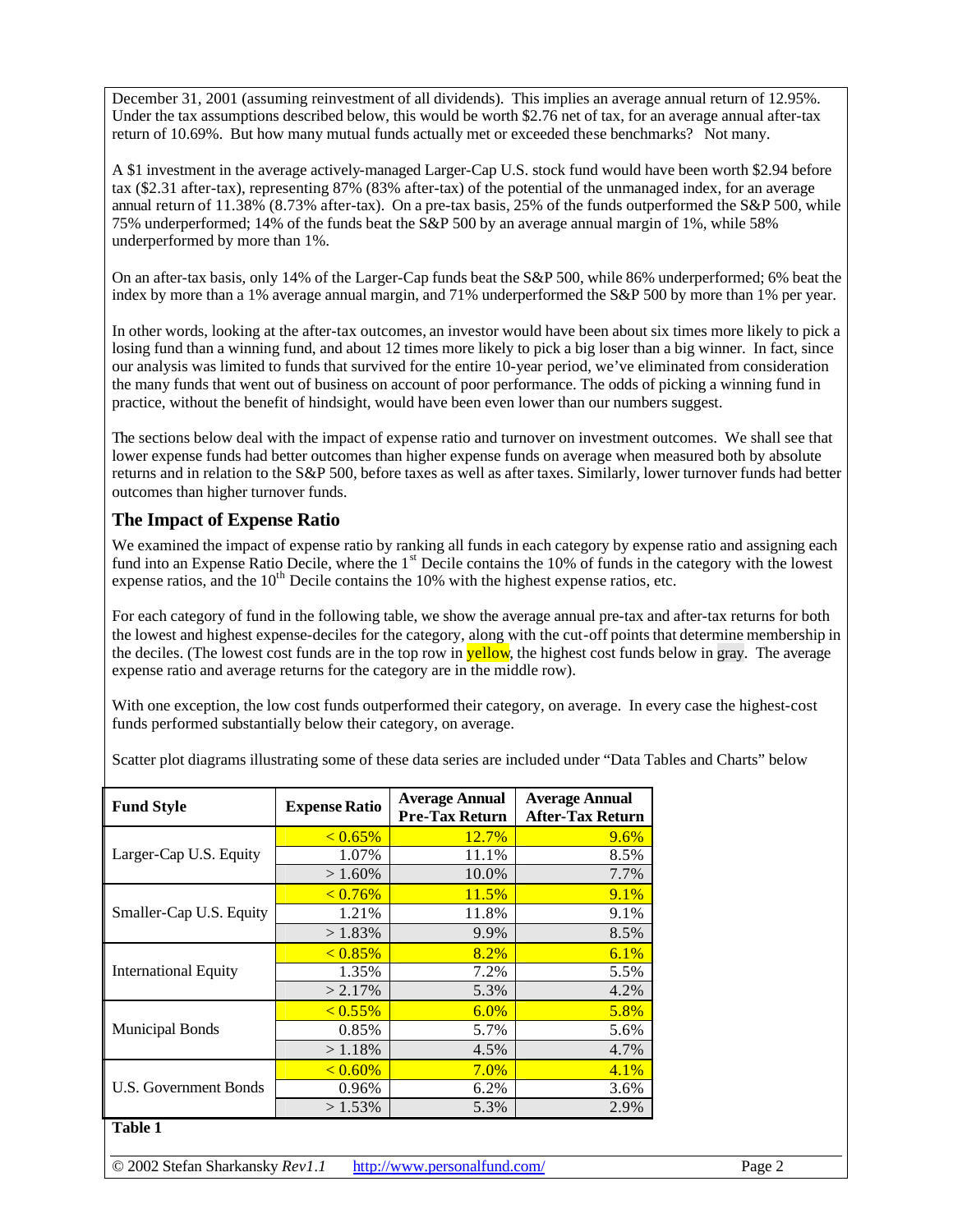## **The Impact of Turnover**

A fund's *turnover* measures the frequency at which the fund trades its assets. Very roughly, 100% turnover implies that the fund's assets are sold and replaced once a year on average, 200% turnover means that the fund's assets are replaced every six months on average. Whenever a fund buys and sells assets it incurs transaction costs. These costs include commissions, bid/ask spreads, and *market impact costs*. The latter is significant when a fund buys or sells positions large enough to significantly increase the supply or demand for a security, and therefore move the price unfavorably. (See *The Plexus Group* for extensive commentary regarding transaction costs for institutional investors<sup>8</sup>) The higher a fund's turnover, the higher its transaction costs. We examine the effect on performance.

### *Overall Results*

We find a consistent negative relationship between fund turnover and performance in every category of fund that we examined. In Larger-Cap U.S. equity funds, we observed that on average, each 100% of turnover was expected to reduce the fund's average annual pre-tax return by 124 bps (1.24%). Similarly, each 100% of turnover was shown to reduce the expected annual return by 255 bps for Smaller-Cap U.S. funds, 154 bps for International Equity funds, 43 bps for Municipal Bond funds and 9 bps for U.S. Government Bond funds. These results are within the range of other studies that have examined the costs of institutional trading and the relationship between fund turnover and performance. (See Appendix A for a comparison with other studies.)

## *Larger-Cap Funds*

As shown above, the investor in Larger-Cap funds had only a modest hope of beating the S&P 500. One could have improved one's outcome by selecting low-turnover funds instead of high-turnover funds. For Larger-Cap funds, the average low turnover fund would have been worth 26% more than the average high turnover fund on a pre-tax basis, or 21% more after all taxes are paid.

While 31% of the lowest-turnover Larger-Cap funds beat the S&P 500 for the 10-year period on a pre-tax basis, only 20% of the highest-turnover funds could make the same claim. In an after-tax comparison, 24% of the lowestturnover funds beat the tax-adjusted S&P 500, but only 10% of the highest-turnover funds the benchmark. Only 5% of the highest-turnover funds beat the index by more than 1% per year, while 80% underperformed the S&P 500 by more than 1% per year.

## **Comparison with S&P 500 Index Funds**

Our sample of Larger-Cap funds included only actively managed funds (i.e. we specifically excluded S&P 500 index funds from this subset). However, a separate test of S&P 500 index funds confirms our basic hypotheses about turnover, expense ratio and performance. The *average* S&P 500 fund in the sample had a turnover of 8%, an expense ratio of 0.33%, with pre-tax terminal value (average return) of \$3.23 (12.45%), and after-tax terminal value (average return) of \$2.52 (9.68%), beating about 70% of all other Larger-Cap funds both pre-tax and after-tax. The least expensive retail S&P 500 fund beat 73% of the actively managed funds pre-tax, and 76% after-tax.



We computed a multiple linear regression on the sample of S&P 500 funds, and found the following relationship:

 $R = 12.90\% - 119bps*T - 1.12*E$ where **R** is the fund's average-annual pre-tax return for the ten-year period, and **T** and **E** are respectively Turnover and Expense-Ratio as used elsewhere in this document.

This formula confirms that the cost of trading is similar to that of other Larger-Cap funds, and that an index fund's expected return is essentially the return of the index less management fees and trading costs.



### **Taxable versus Tax-Exempt Bond Funds**

We find that owning taxable (long-term) U.S. Government Bond funds in a taxable account would have been inadvisable for any investor, regardless of tax bracket. While the average pre-tax terminal value for U.S.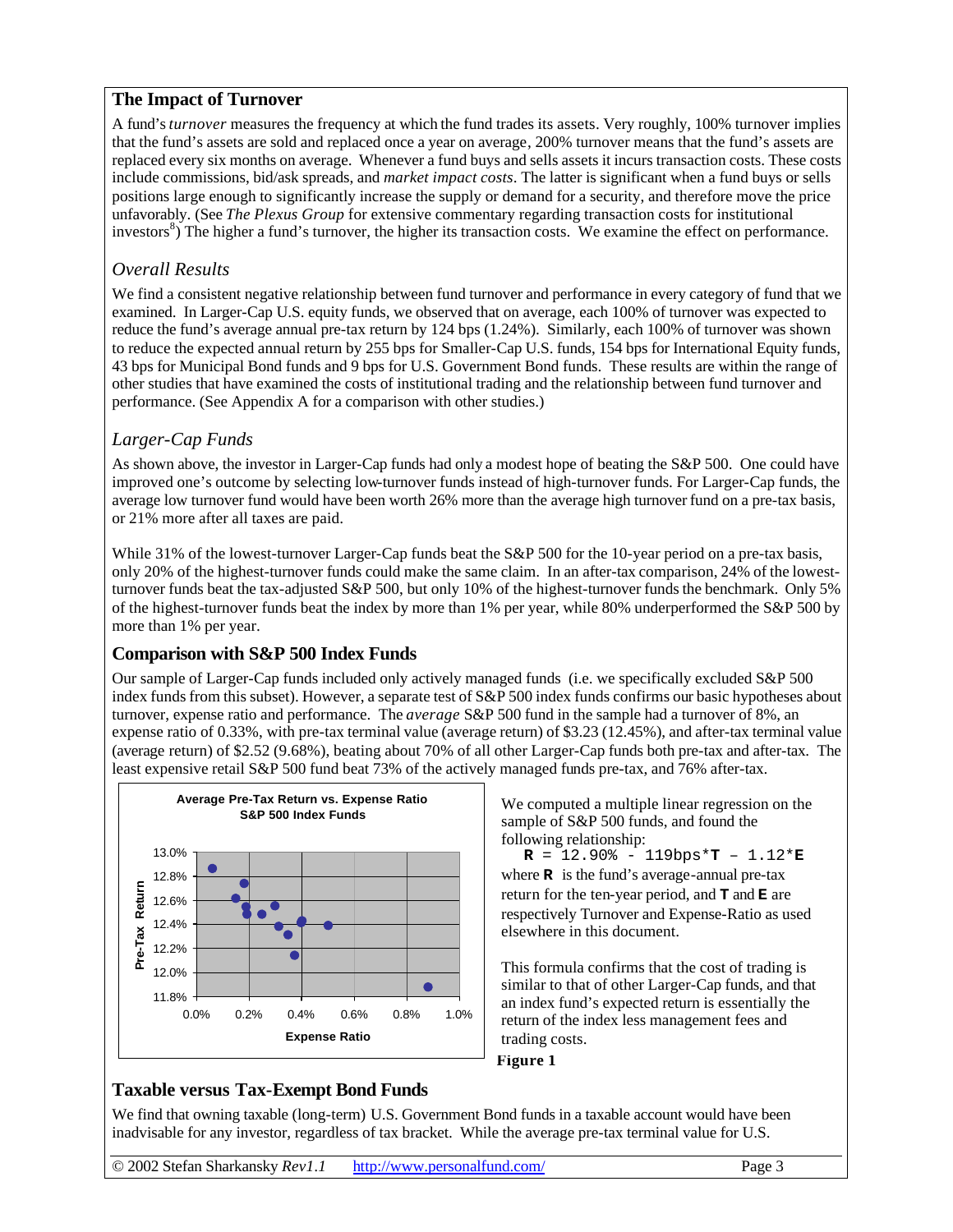Government Bond funds was \$1.83, this falls to \$1.47 after tax for our canonical investor, compared with \$1.72 for the average Municipal Bond fund in the sample. Even for an investor in the 15% federal tax bracket and not subject to state tax, the average U.S. Government Bond fund would have had an after-tax terminal value of \$1.67.

The above notwithstanding, these long-term U.S. Government Bond funds would still have delivered higher total returns than municipal bond funds for any investor if held in an IRA, 401(k) or any other tax-sheltered account.(Our analysis covered only long-term bond funds;shorter-term funds might have had different results).

## **Analysis and Commentary**

### **Investment costs as a risk factor**

The traditional academic definition of investment "risk" is *volatility*, or standard deviation of returns. But this definition probably doesn't correspond precisely with the way that most individual investors think about risk. Most people, I suspect, would define risk along the lines of "losing money", "having terrible returns", or "falling short of one's goals". True, under these conceptions of risk, "volatile" implies "risky" because in practice, volatile assets also have a significant probability of downside. But volatility is only part of the story. Consider two mutual funds that invest in exactly the same assets, but one charges a 0.5% annual fee, the other charges 1.5%. The two funds fluctuate in lockstep, except that the return of the more expensive fund always lags the return of the other fund by exactly 1% a year. These funds are equally volatile, and therefore equally "risky" under the standard definition. But obviously, the fund with the higher cost and lower returns is more likely to deliver a bad outcome. In other words, with all else being equal: the higher the cost, the greater the risk, at least under definitions of risk that the average person would find useful.

The following graphs illustrate one way to think about the risk of poor performance. **Figure 2** shows the distribution of all Larger-Cap funds relative to the S&P500 on an after-tax basis. For example, the tallest red bar shows that about 23% of the funds in the sample (97 out of 415) had an average annual after-tax return that was between 2% and 3% *below* the average annual after-tax return of the S&P 500. On the other hand, the shortest green bar on the right shows that fewer than 1% of the funds (2 out of 415) *beat* the S&P 500 by a margin of between 4% and 5%. We can divide the funds into 4 groups: Big Winners, which beat the S&P 500 by more than 1% a year on average (shown in the graph in dark green), Modest Winners, which beat the S&P 500 by less than 1% a year (light green), Big Losers, which lagged the S&P 500 by more than 1% a year on average (dark red) and Modest Losers, which lagged the S&P 500 by less than 1% a year (pink).

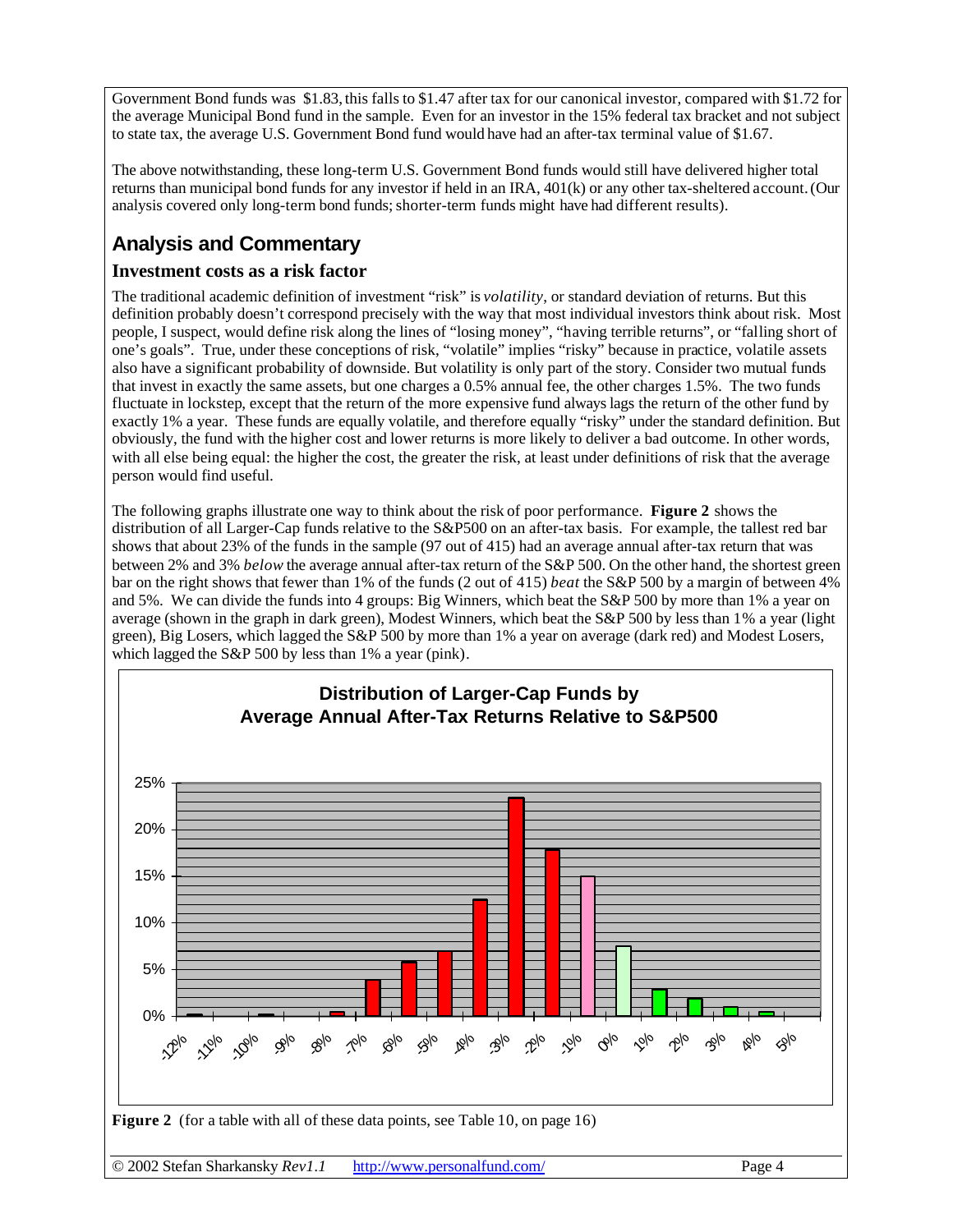Think of the red area in **Figure 2** as the risk of having a disappointing outcome. In raw numbers, the odds are: 71% of getting a Big Loser, 15% of getting a Modest Loser, 7% Modest Winner, 7% Big Winner. The most efficient index funds, by the way, will be Modest Losers, because they always lag the index by the amount of their fees, costs and taxes.

**Figure 3** applies the above analysis to show how different types of Larger-Cap funds fared relative to the S&P 500 on an after-tax basis. The graph illustrates how the downside risk increases, and the upside opportunity decreases, with increasing costs. We look at the following five subsets of Larger-Cap funds: All such funds (blue bars); the 10% with the highest expense ratio (yellow bars); the 10% with the lowest expense ratio (red bars); the 10% with the highest turnover (purple bars); the 10% with the lowest turnover (light blue bars). Similar to **Figure 2** , we show the Big Losers, Modest Losers, Modest Winners and Big Winners for all 5 subsets. The tall bars on the left show the Big Losers. Think of these tall bars as representing the risk of having a disappointing outcome by getting stuck with a Big Loser. The short bars on the right show the likelihood of scoring a Big Winner.

For example, the tallest yellow bar shows that 85% of the highest-expense funds were Big Losers, and the shorter yellow bars show that 7% of the highest-expense funds where Modest or Big Winners. On the other hand, the red bars shows that 46% of the lowest-expense funds were Big Losers, and 17% were Modest or Big Winners. Similarly, by comparing the heights of the light blue bars vs. the purple bars, we see that low-turnover funds had fewer Big Losers and more Winners than high-turnover funds. The lesson: the least expensive funds offer the highest chances of success, and the lowest risks of disappointment.



**Figure 3** (for a table with all of these data points, see Table 11, on page 16)

### **Implications for investor education and financial planning**

Most of us have seen an impressive chart illustrating the exponential growth of the U.S. stock market from the early 20<sup>th</sup> century to the present. A recent mailing from a well-known brokerage included an Ibbotson chart claiming that \$1 invested in the S&P500 at the beginning of 1926 would have been worth \$2,279 at the end of 2001 (an average annual return of 10.7%). Those who read the fine print discover that the results assume no taxes or transaction costs. Since real investors do pay taxes, transaction costs *and* management fees, one wonders how close a real investor's outcome might have been to Ibbotson's theoretical illustration.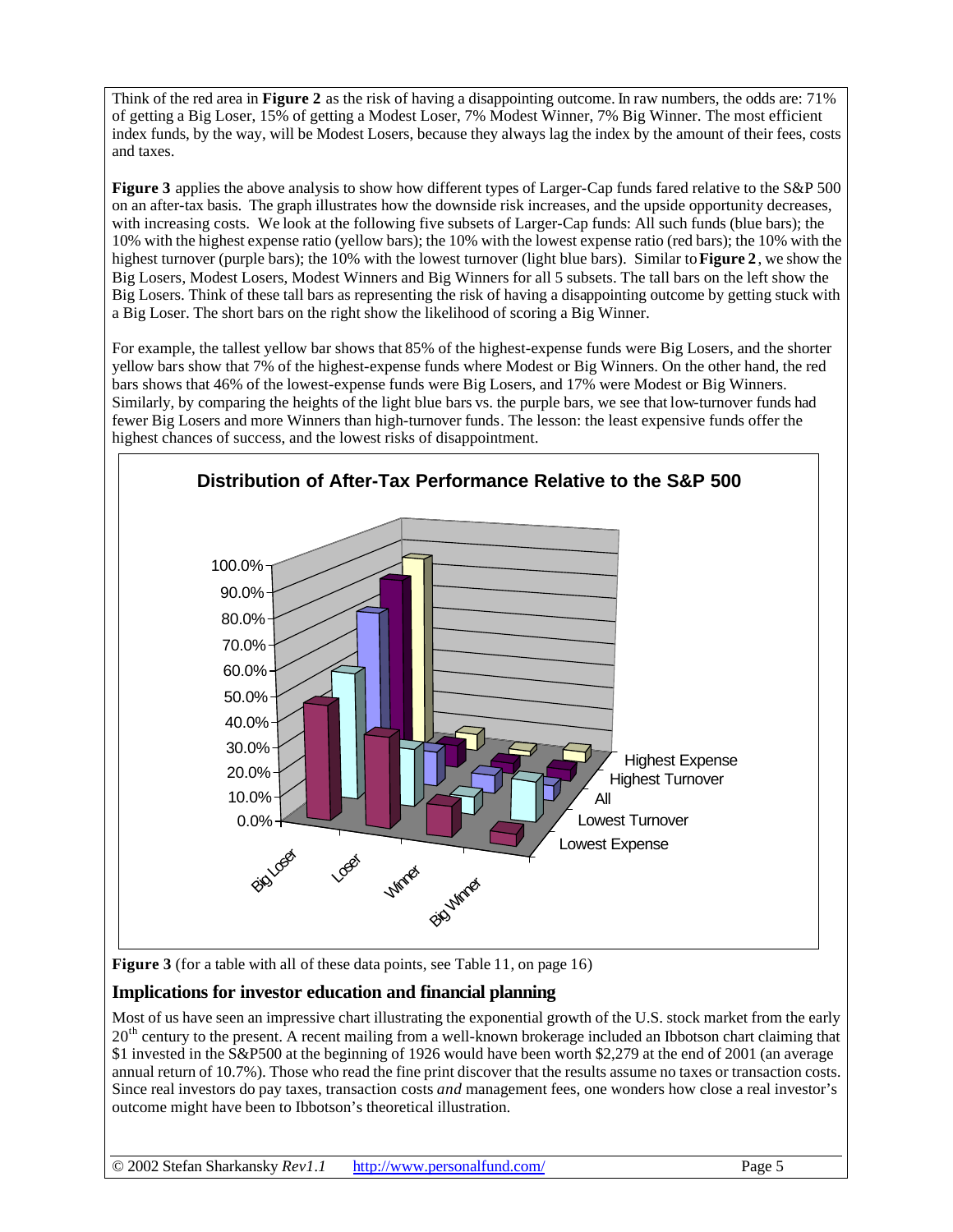Let's see what happens when we apply the operating costs and tax-efficiency of the *average* fund in our 10-year study to Ibbotson's S&P 500 numbers for the period from 1926-2001. During the 10-year period ending 2001, \$1 in the ideal S&P 500 grew to \$3.38 before taxes, for an average annual return of 12.95%. The average Larger-Cap mutual fund was worth \$2.94 before taxes, for 87% of the ideal index value, and an average annual return of 11.4%. After taxes, the average Larger-Cap fund was worth \$2.31, for 68% of the ideal index value and an average annual return of 8.7%. This implies that the average fund had a total operating cost (expense ratio plus transaction costs) of 1.55% annually, and distributed each year as realized capital gains the equivalent of 75% of its long-term average annual capital return. The following table shows the performance of a hypothetical fund that applies these cost assumptions to the Ibbotson S&P 500 returns during  $1926-2001^1$ , both with and without taxes. As a comparison we also show the performance of a hypothetical S&P 500 index fund during the same period. (The latter should not be interpreted as a recommendation for any index fund, only as an example of the practical limits of achieving the theoretical index returns). All of these numbers are adjusted for inflation, to represent the investor's final purchasing power relative to his initial \$1 investment.

| <b>Scenario</b>          | Annual<br><b>Operating</b> | <b>Tax Assumptions</b>                      | <b>Terminal</b><br><b>Value</b> | Average<br>Annual |
|--------------------------|----------------------------|---------------------------------------------|---------------------------------|-------------------|
|                          | Cost                       |                                             |                                 | Return            |
| Ideal S&P 500            | 0%                         | No taxes                                    | \$228                           | 7.4%              |
| S&P500 index fund        | 0.40%                      | No taxes                                    | \$170                           | 7.0%              |
| Average large-cap        | 1.55%                      | No taxes                                    | \$70                            | 5.8%              |
| fund                     |                            |                                             |                                 |                   |
| S&P500 index fund        | 0.40%                      | Taxes on dividends only, no capital gain    | \$35                            | 4.8%              |
|                          |                            | distributions; capital gain taxes paid upon |                                 |                   |
|                          |                            | liquidation in 2001                         |                                 |                   |
| <b>Average large-cap</b> | 1.55%                      | Taxes on dividends and average capital      | \$9                             | 2.9%              |
| fund                     |                            | gains distributions paid each year, capital |                                 |                   |
|                          |                            | gain taxes paid upon liquidation in 2001    |                                 |                   |

#### **Table 2**

Now none of the above numbers are all that bad, and the outcome in every scenario is still better than the outcome of similar investments in bonds or treasury bills (both of which would have *lost* purchasing power after costs and taxes). But none of the results in the above table are quite the same as \$2,279 and 10.7%.

Another data point from our study tells us that the average international stock fund would have been worth 15% more than the average municipal bond fund before taxes, but slightly less than the average municipal bond fund after taxes, and with higher volatility. Whether or not this 10-year period is typical of the past or indicative of the future is difficult to say, but the result might surprise some people who recommend and/or hold international funds in taxable accounts.

Clearly there are enormous differences between theoretical asset class returns and spendable investment results in a world with investment costs, taxes and inflation. Unfortunately, some in the financial industry focus too often on the theoretical world of pure asset classes and not often enough on the real world of actual investors. Some financial planning exercises and asset allocation programs incorporate costs and taxes in their models. Incredibly, many others do not. As a whole, the financial media and intermediaries could do more to help investors set more realistic expectations for themselves.

### **"Index" does not mean "Average", "Index" means "Par"**

Given the success of so few funds and the failure of so many funds to beat the S&P 500, we think it's time to stop referring to the S&P 500 and other indexes as the "market averages". Many investors, apparently, eschew indexbased investments under the mistaken perception that index performance is merely "average", and why should any good American settle for mediocrity? It is simply not correct to imply that index performance is "average" when it is so far above the performance of the average mutual fund. Instead, the financial industry and media should reposition the indexes as "par for the market", as in par for a golf course where only the best golfers consistently shoot par.

Clearly, there were a number of funds that beat par for the 10-year period that we studied. For some funds this success might be the result of a repeatable skill that will persist for the next 10 years. For other funds, their good fortune might simply be a lucky 'hole-in-one'. We don't claim to know which explanation goes with which fund. What we did learn was that expense ratio and turnover are akin to a golfer's handicap. The higher the handicap of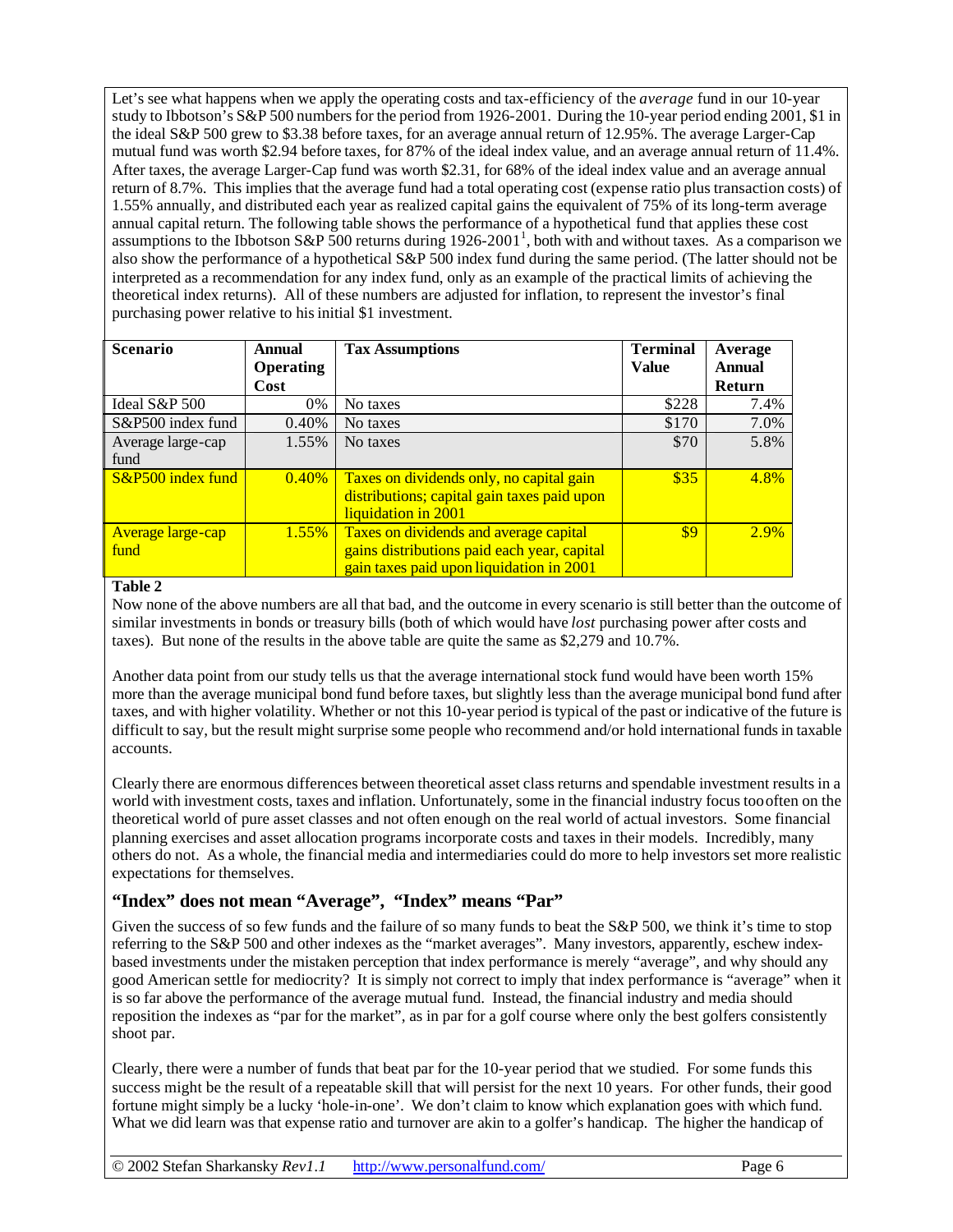expense ratio and turnover, the lower the odds of shooting par and matching (let alone beating) the index. It's conceivable, of course, that a high-handicap golfer could win the U.S. Open, but it's seldom profitable to place bets on such a golfer. Before an investor bets that a particular fund will shoot under par, she should convince herself that the fund manager's game plan is compelling enough to overcome the fund's handicap of expenses and transaction costs. In other words, what is it about the manager that is likely to make him one of the few Big Winners, instead of one of the many Big Losers? Short of having solid faith in a specific fund manager, an investor can also feel good about settling for a reasonably priced index-based strategy that has excellent odds of delivering above -average results.

## **More disclosure, please**

Hopefully this paper helps explain the significance of transaction costs as a factor that drives fund performance. Our website, at www.personalfund.com, has tools which help investors estimate and understand mutual fund costs, including transaction costs. But we would prefer not to be in the business of estimating transaction costs. Our estimates are at best, well, estimates. We encourage fund managers to disclose their actual transaction costs, just as they disclose other critical data about their funds. As unabashed fans of the free market, we prefer to believe that voluntary disclosure is the best solution, but we also call on Congress and the SEC to press the fund industry for greater transparency in regard to transaction costs.

In the meantime, there is a free market solution. Investors can vote with their wallets and opt for separately managed accounts in lieu of mutual funds. Separate accounts have their own fees, transaction costs and tax consequences, and investors should understand exactly what those costs are. In some cases, at least, the costs of separate accounts are more transparent than the costs of mutual funds. Investors should carefully compare their various alternatives, and the costs that each alternative entails, before deciding which managers – whether mutual fund or separate account – earn the right to manage their assets. We believe that every investor should have access to all the information she needs in order to make an informed decision.

## **Definitions and Methodology**

#### *Data Set*

We use the Lipper mutual fund database from Lipper, Inc, a Reuters company. The database includes 1,814 longterm open-end funds that have been in existence during the entire period from December 31, 1991 to December 31, 2001. For each fund in the universe we use the following data items:

- Fund style classification, as determined by  $Lipper<sup>2</sup>$
- Net Asset Value (NAV) for the last day of each calendar year in the period
- Total per-share income and capital gains distributions for each calendar year in the period
- Reported turnover for each calendar year in the period
- Expense Ratio, as reported on June 30, 1999.

#### *Survivor Bias*

Note that the study includes only funds that have been in existence for the entire ten-year period. Hence the study is limited by "survivor bias". Carhart has shown that non-surviving funds have higher turnover on average than surviving funds<sup>3</sup>. Malkiel has shown that non-surviving funds have substantially lower returns than surviving funds<sup>4</sup>. Therefore we believe that our methodology underestimates the impact of turnover on long-term returns.

#### *Fund Classification*

Based on Lipper's classification system, we combine funds from multiple Lipper categories into more general categories, as follows:

| <b>General Category</b>     | <b>Lipper Categories</b>                                                             |
|-----------------------------|--------------------------------------------------------------------------------------|
| Larger-Cap U.S. Equity      | Multi-Cap Core / Value / Growth                                                      |
|                             | Large-Cap Core / Value / Growth                                                      |
|                             | <b>Equity Income</b>                                                                 |
| Smaller-Cap U.S. Equity     | Mid-Cap Core / Value / Growth                                                        |
|                             | Small-Cap Core / Value / Growth                                                      |
| International               | International, Global                                                                |
| <b>Municipal Bond</b>       | All multi-state and single-state long-term municipal bond fund categories, excluding |
|                             | insured and short/intermediate categories                                            |
| <b>U.S. Government Bond</b> | General U.S. Treasury, General U.S. Government, GNMA                                 |
| Table 3                     |                                                                                      |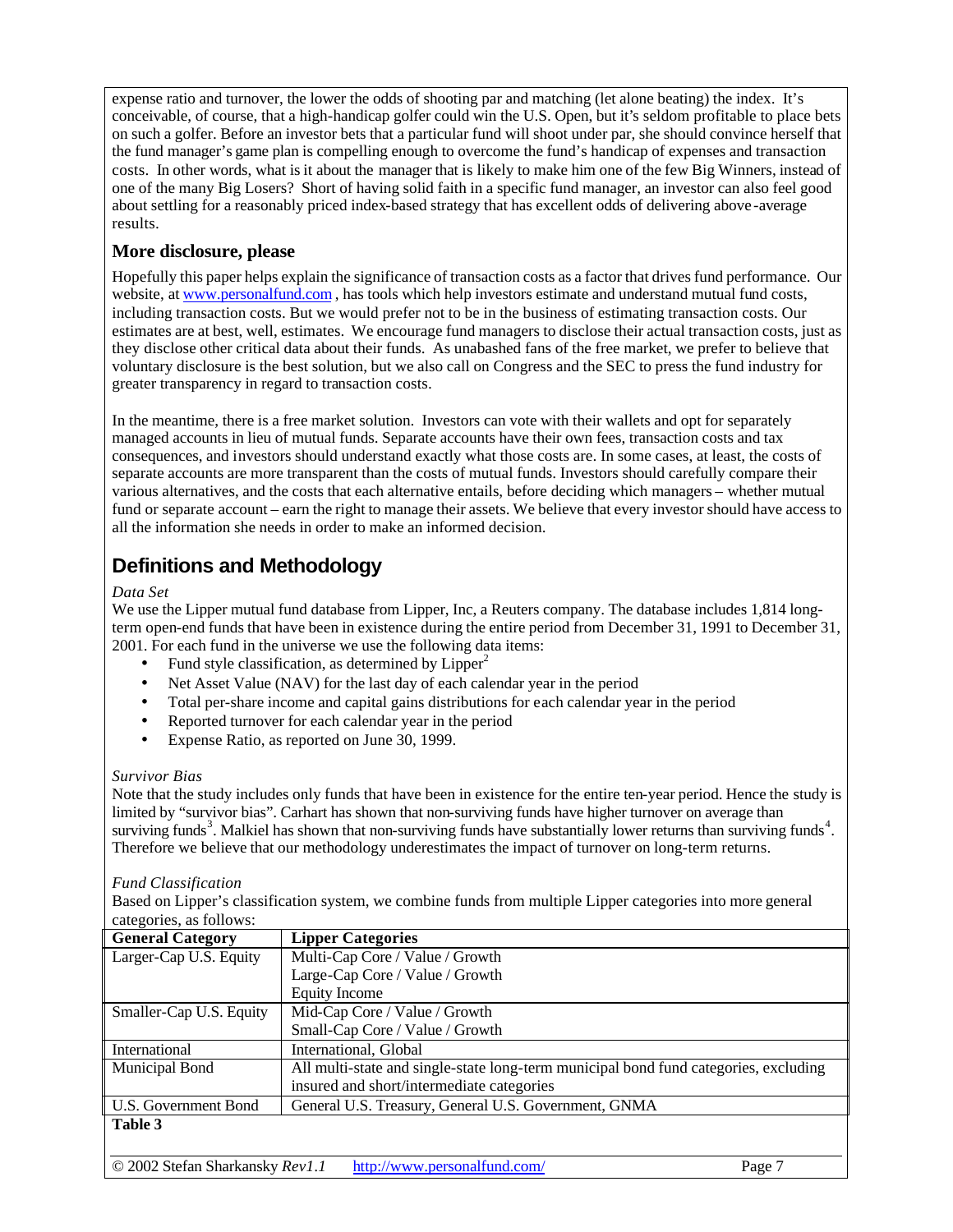We rely on Lipper's classification as of June 1999, which is the most recent that was available to us. By assigning funds to the broad categories above, we believe we avoid issues of style drift and migration that would exist if we were to rely on a more narrow classification.

#### *Calculation of Pre-Tax Terminal Value and Annualized Returns*

For each fund we calculate the pre-tax Terminal Value as follows:

- 1. Invest \$1 in the fund using the NAV as of December 31, 1991
- 2. For each calendar year in the period, hold any income or capital gains distributions received during that year, and reinvest them in the fund on December 31 of that year using the NAV for the last day of the year.
- 3. The Terminal Value is then the total value of the original investment and reinvested distributions as of December 31, 2001

The annualized pre-tax return for a fund is therefore the geometric mean annual return, or

 $\mathbf{R} = \mathbf{V}^{1/10} - 1$ 

where V is the Terminal Value as computed above.

In the case of U.S. equity funds, we compare fund Terminal Values against the Terminal Value of the S&P 500. We calculate the latter as the product of monthly return relatives of the S&P 500 total return series for the period in question, as reported by  $\overline{BARRA}^5$ .

#### *Tax Assumptions and Calculation of After-Tax Terminal Value*

We base the after-tax analysis on a California taxpayer in the 36% federal bracket, which is the second highest federal bracket. Such a taxpayer would be in the 9.3% bracket in California for all types of income. Thus, the combined marginal tax rates are rounded to:

- Ordinary income  $-42\%$
- Long-term capital gains  $-26\%$

These rates are applied during every year in the period.

The Lipper database does not identify which proportion of a capital gains distribution is "long-term" and which is "short-term". We make a conservative assumption that all distributions are long-term. We believe that this assumption leads us to underestimate the impact of turnover on after-tax performance.

The After-Tax Terminal Value assumes that taxes are paid on annual distributions and that all shares of the fund are sold on the final date, with taxes paid upon the sale. We calculate the After-Tax Terminal Value as follows:

- 1. Invest \$1 in the fund using the NAV as of December 31, 1991. The starting Cost Basis is \$1.
- 2. For each calendar year in the period, hold any income or capital gains distributions received during that year. Adjust the distributions to subtract taxes by applying the ordinary income rate to income distributions and the long-term capital gains rate to capital gains distributions<sup>6</sup>. Reinvest the remaining portion in the fund on December 31 of that year using the NAV for the last day of the year. Add the dollar value of the reinvestment to the Cost Basis.
- 3. The Pre-Liquidation Terminal Value is then the total value of the original investment and reinvested distributions as of December 31, 2001
- 4. The After-Tax Terminal Value is calculated by subtracting from the Pre-Liquidation Terminal Value the "tax" at the Long-terms capital gains rate, based on the difference between the Pre-Liquidate Terminal Value and the Cost Basis.

In the case of U.S. equity funds, we compare fund after-tax Terminal Values against the after-tax Terminal Value of the S&P 500. To calculate the latter, we treat the index as a hypothetical "fund" that tracks perfectly the total return of the S&P500, but distributes no income or realized capital gains. The owner of such a fund would, however, pay capital gains taxes on any appreciation at the time of sale. I.e. the after-tax Terminal Value is given by the formula:

 $T_a = T_p - c(T_p - 1)$ 

Where  $T_p$  is the pre-tax Terminal Value of the index as described above, and **c** is the prevailing marginal rate for long-term capital gains.

#### *Estimation of Turnover Cost*

We employ the following procedure to estimate the drag on performance attributable to turnover for each Category of fund:

1. Compute the Average Annual Turnover (AATurnover) for each fund during the period, as the arithmetic mean of the fund's 10 annual turnover values.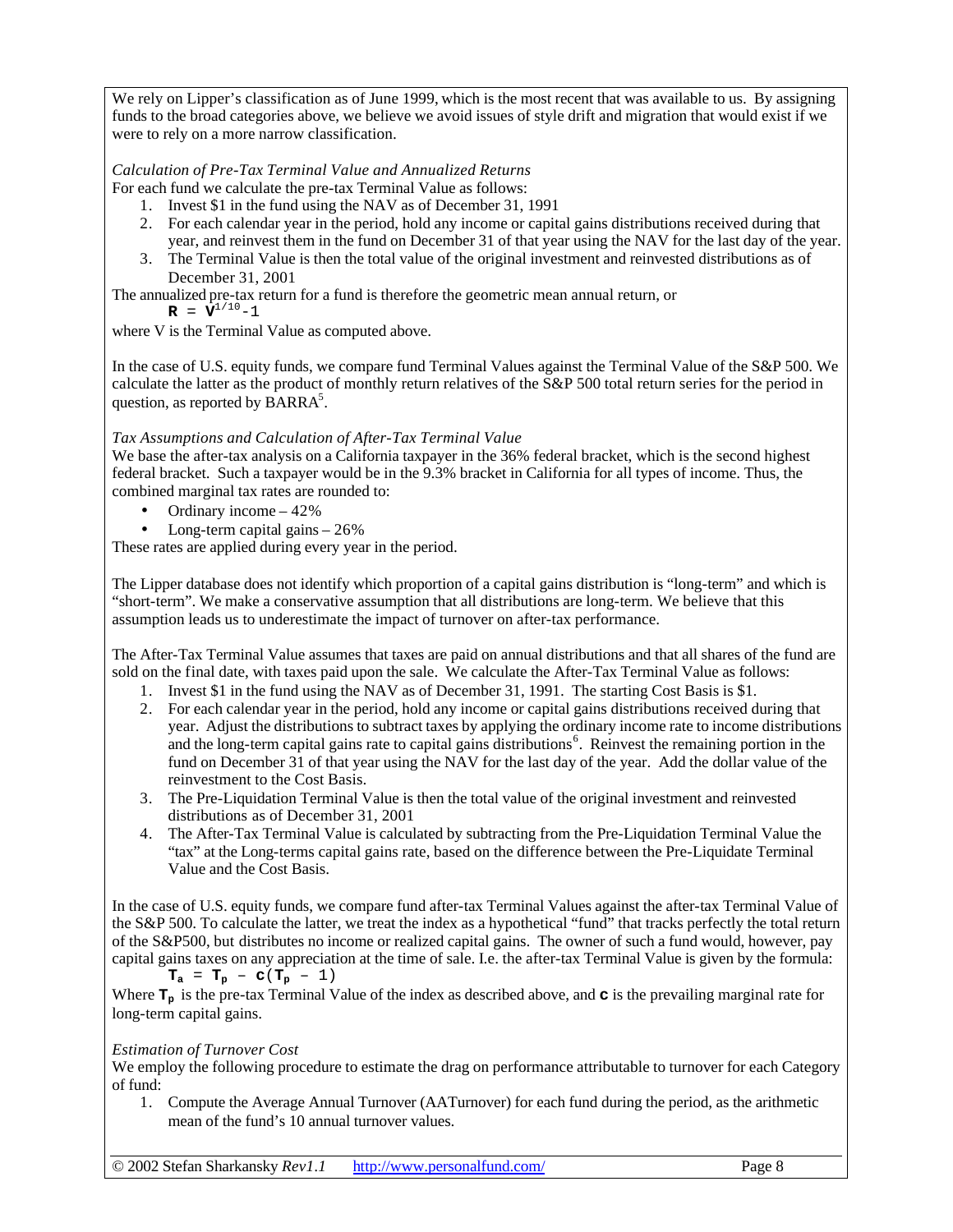- 2. Compute for each fund in the Category the annualized pre-tax return, as above
- 3. Sort the funds in the Category into 10 Deciles in descending order of AATurnover, where each Decile has an equal number of funds<sup>7</sup>. Decile 1 has the funds with the lowest AATurnover, Decile 10 the funds with the highest AATurnover.
- 4. Compute for each Decile the mean AATurnover and the mean annualized return
- 5. Compute a simple linear regression, with the Decile mean AATurnover as the independent variable and the Decile mean annualized return as the dependent variable. The cost of Turnover, as reported in the Introduction above, is the slope coefficient in the regression.

#### *Expense Ratio*

For each fund we use the expense ratio, as reported by Lipper as of June 30, 1999, which is the earliest expense ratio data that was available to us. Admittedly, we would have preferred to use average expense ratio for the entire period. However, we focused our analysis on relative rankings between funds in a category, rather than the absolute expense ratio values. (Our internal study has shown that relative ranking of expense ratio is fairly stable – e.g. the lowest-fee funds tend to remain less expensive than their peers from one year to the next).

## **Data Tables and Charts**

## **Outcomes by Turnover**

*Pre-Tax Annualized Returns*

| <b>Category</b>             | <b>Sample Size</b> | <b>Mean</b><br><b>Annualized</b><br><b>Return</b> | <b>Standard Deviation</b><br>of Annualized Return | <b>Transaction</b><br><b>Cost</b> |
|-----------------------------|--------------------|---------------------------------------------------|---------------------------------------------------|-----------------------------------|
| Larger-Cap U.S. Equity      | 415                | 11.10%                                            | 2.8%                                              | 124bps                            |
| Smaller-Cap U.S. Equity     | 159                | 11.25%                                            | 3.6%                                              | 255bps                            |
| <b>International Equity</b> | 77                 | 6.87%                                             | 2.8%                                              | 154bps                            |
| Municipal Bond              | 363                | 5.67%                                             | 0.8%                                              | 43bps                             |
| U.S. Government Bond        | 78                 | 6.20%                                             | 0.7%                                              | 9bps                              |

#### **Table 4**

The above table summarizes the average transaction cost per 100% of turnover for each type of fund that we studied.

The following tables and charts show the relationship between terminal values and turnover decile for the various types of funds in the study. The "Low/High Advantage" for each fund category shows the amount by which the average fund of the low-turnover Decile outperforms the average fund of the highest-turnover Decile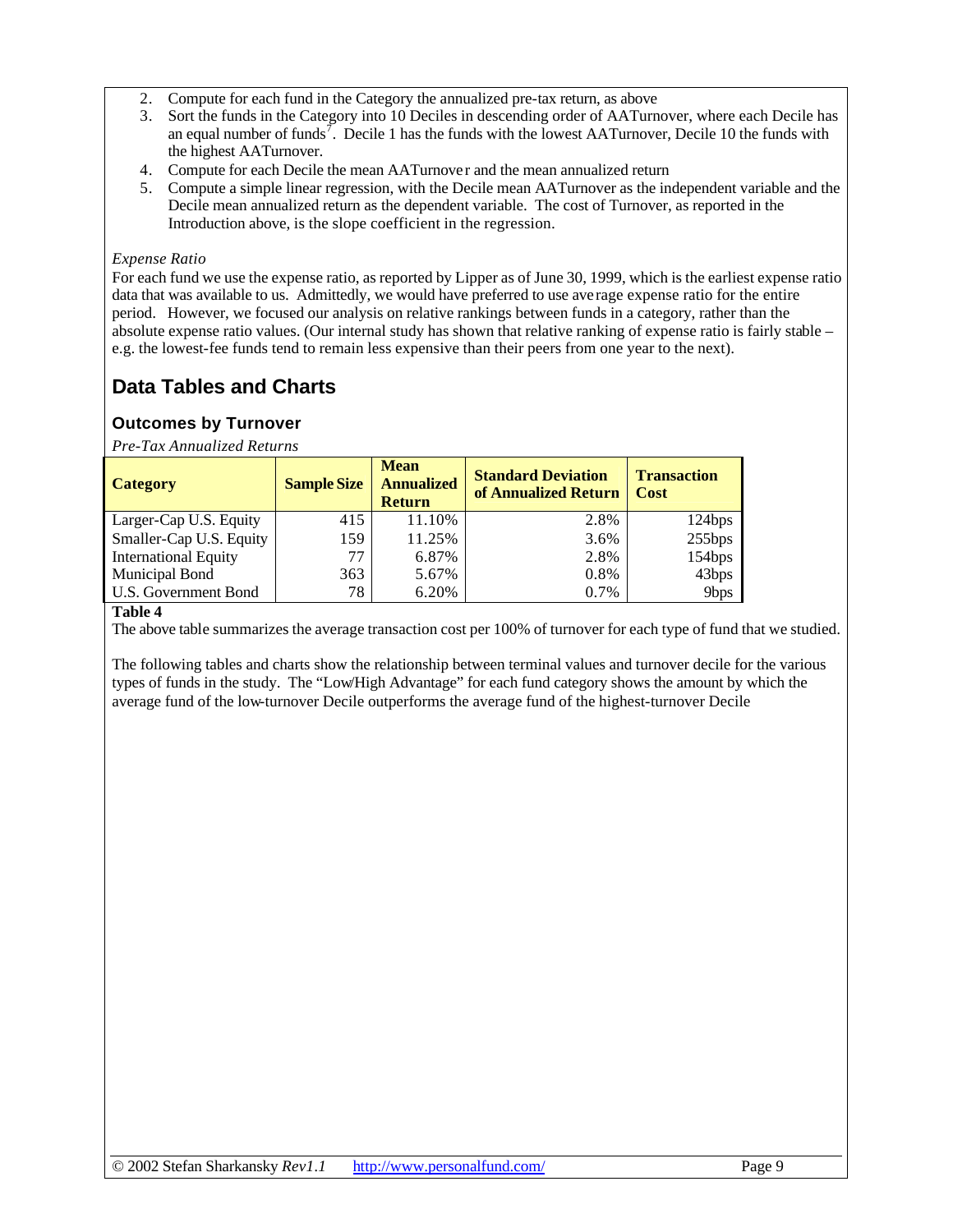|                | <b>Larger-Cap U.S. Equity Funds</b>         |                                     |                                                       |                                                         |                                                                    |                                              |                                                        |                                                              |  |  |  |
|----------------|---------------------------------------------|-------------------------------------|-------------------------------------------------------|---------------------------------------------------------|--------------------------------------------------------------------|----------------------------------------------|--------------------------------------------------------|--------------------------------------------------------------|--|--|--|
| <b>Decile</b>  | <b>Mean</b><br>Avg. Ann.<br><b>Turnover</b> | <b>Max</b><br>Avg. Ann.<br>Turnover | <b>Average</b><br><b>Terminal</b><br>Value<br>Pre-Tax | Average<br><b>Terminal</b><br>Value<br><b>After-Tax</b> | <b>Average</b><br><b>Annual</b><br><b>Return</b><br><b>Pre-Tax</b> | <b>Average</b><br>Annual<br>Return<br>After- | <b>S&amp;P 500</b><br><b>Beaters</b><br><b>Pre-Tax</b> | <b>S&amp;P 500</b><br><b>Beaters</b><br>After-<br><b>Tax</b> |  |  |  |
|                |                                             |                                     |                                                       |                                                         |                                                                    | Tax                                          |                                                        |                                                              |  |  |  |
| S&P 500        |                                             |                                     | \$3.38                                                | \$2.76                                                  | 13.0%                                                              | 10.7%                                        |                                                        |                                                              |  |  |  |
|                | 15%                                         | 24%                                 | \$3.32                                                | \$2.59                                                  | 12.5%                                                              | 9.7%                                         | 31%                                                    | 24%                                                          |  |  |  |
| $\overline{2}$ | 29%                                         | 34%                                 | \$3.23                                                | \$2.48                                                  | 12.2%                                                              | 9.4%                                         | 32%                                                    | 17%                                                          |  |  |  |
| 3              | 39%                                         | 45%                                 | \$2.79                                                | \$2.19                                                  | 10.6%                                                              | 8.1%                                         | 19%                                                    | 5%                                                           |  |  |  |
| $\overline{4}$ | 51%                                         | 56%                                 | \$2.90                                                | \$2.28                                                  | 11.0%                                                              | 8.4%                                         | 22%                                                    | 12%                                                          |  |  |  |
| 5              | 63%                                         | 68%                                 | \$2.93                                                | \$2.29                                                  | 11.1%                                                              | 8.5%                                         | 21%                                                    | 14%                                                          |  |  |  |
| 6              | 72%                                         | 76%                                 | \$2.93                                                | \$2.31                                                  | 11.2%                                                              | 8.6%                                         | 20%                                                    | 13%                                                          |  |  |  |
| 7              | 83%                                         | 91%                                 | \$2.94                                                | \$2.28                                                  | 11.2%                                                              | 8.5%                                         | 23%                                                    | 12%                                                          |  |  |  |
| 8              | 100%                                        | 108%                                | \$2.89                                                | \$2.27                                                  | 10.8%                                                              | 8.3%                                         | 25%                                                    | 18%                                                          |  |  |  |
| 9              | 122%                                        | 140%                                | \$2.85                                                | \$2.26                                                  | 10.6%                                                              | 8.2%                                         | 33%                                                    | 14%                                                          |  |  |  |
| 10             | 193%                                        | 372%                                | \$2.64                                                | \$2.14                                                  | 9.7%                                                               | 7.6%                                         | 20%                                                    | 10%                                                          |  |  |  |
| All            | 76%                                         | 372%                                | \$2.94                                                | \$2.31                                                  | 11.1%                                                              | 8.5%                                         | 25%                                                    | 14%                                                          |  |  |  |
|                | <b>Low/High Advantage</b>                   |                                     | 26%                                                   | 21%                                                     |                                                                    |                                              |                                                        |                                                              |  |  |  |

The "S&P 500" Beaters columns in the table above indicate the percentage of funds in each decile that beat the S&P 500



#### **Figure 4**

Each small diamond in the scatter plot graph represents one fund. For illustration purposes, the red diamond represents the largest fund in the group (the Fidelity Magellan Fund), which had an average turnover of 92% and a pre-tax terminal value of \$3.23. (I.e. \$1 invested in the fund on December 31, 1991 would have been worth \$3.23 on December 31, 2001, ignoring all tax consequences. This also ignores any front-end or back-end loads that might have applied). The dotted line shows the terminal value of the S&P 500, at \$3.38. We see that there is a wide range of outcomes. However, when we rank and group funds by turnover, a pattern emerges. The 10% of the Larger-Cap funds with the lowest turnover had, as a group, an average turnover of 15% and an average terminal value of \$3.32.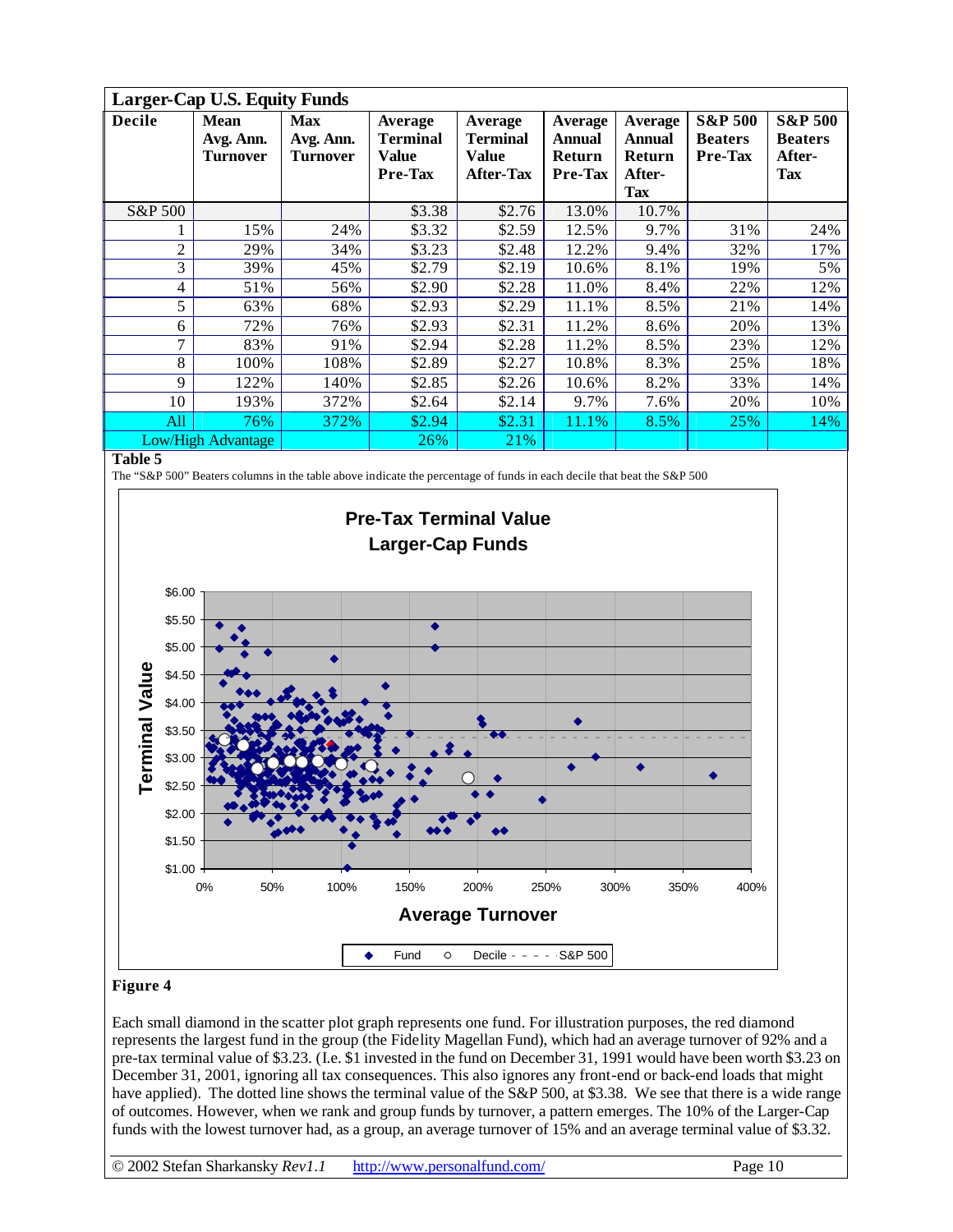On the other hand, the 10% of the Larger-Cap funds with the *highest* turnover had an average turnover of 193% and an average terminal value of \$2.64. The 10 *Deciles* of funds ranked by turnover are represented in the graph by the larger white circles. The conclusion is that lower turnover Larger-Cap funds on average, offered higher pre-tax returns than higher turnover funds.



#### **Figure 5**

Each small diamond in the scatter plot graph represents one fund. For illustration purposes, the red diamond represents the largest fund in the group (the Fidelity Magellan Fund), which had an average turnover of 92% and an after-tax terminal value of \$2.47. (I.e. \$1 invested in the fund on December 31, 1991 would have been worth \$2.47 on December 31,2001, after deducting all taxes, including liquidating capital gains taxes. This ignores any front-end or back-end loads that might have applied). The dotted line shows the hypothetical after-tax terminal value of the S&P 500, at \$2.76. We see that there is a wide range of outcomes. However, when we rank and group funds by turnover, a pattern emerges. The 10% of the Larger-Cap funds with the lowest turnover had, as a group, an average turnover of 15% and an average after-tax terminal value of \$2.59. On the other hand, the 10% of the Larger-Cap funds with the *highest* turnover had an average turnover of 193% and an average terminal value of \$2.14. The 10 *Deciles* of funds ranked by turnover are represented in the graph by the larger white circles. The conclusion is that lower turnover Larger-Cap funds on average, offered higher after-tax returns than higher turnover funds.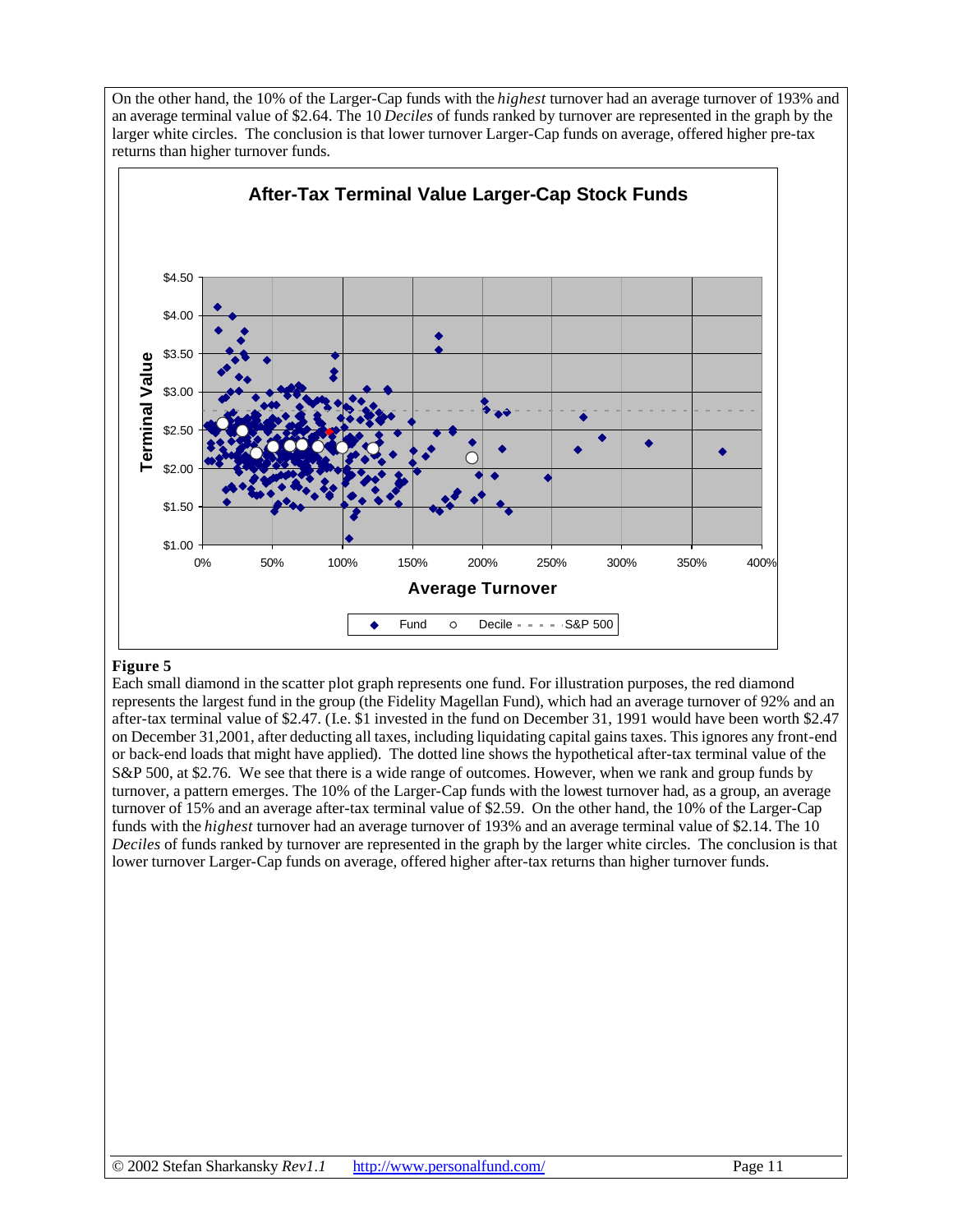|                              | <b>Smaller-Cap U.S. Equity Funds</b>        |                                            |                                                |                                                         |                                                      |                                                                   |  |  |  |  |  |  |
|------------------------------|---------------------------------------------|--------------------------------------------|------------------------------------------------|---------------------------------------------------------|------------------------------------------------------|-------------------------------------------------------------------|--|--|--|--|--|--|
| <b>Decile</b>                | <b>Mean</b><br>Avg. Ann.<br><b>Turnover</b> | <b>Max</b><br>Avg. Ann.<br><b>Turnover</b> | Average<br><b>Terminal</b><br>Value<br>Pre-Tax | Average<br><b>Terminal</b><br>Value<br><b>After-Tax</b> | Average<br><b>Annual</b><br><b>Return</b><br>Pre-Tax | <b>Average</b><br><b>Annual</b><br>Return<br>After-<br><b>Tax</b> |  |  |  |  |  |  |
|                              | 20%                                         | 26%                                        | \$3.45                                         | \$2.64                                                  | 13.2%                                                | 10.2%                                                             |  |  |  |  |  |  |
| $\overline{2}$               | 32%                                         | 37%                                        | \$3.55                                         | \$2.70                                                  | 13.5%                                                | 10.4%                                                             |  |  |  |  |  |  |
| 3                            | 47%                                         | 52%                                        | \$3.25                                         | \$2.48                                                  | 12.5%                                                | 9.5%                                                              |  |  |  |  |  |  |
| 4                            | 60%                                         | 66%                                        | \$3.01                                         | \$2.38                                                  | 11.6%                                                | 9.1%                                                              |  |  |  |  |  |  |
| 5                            | 72%                                         | 81%                                        | \$3.26                                         | \$2.52                                                  | 12.5%                                                | 9.7%                                                              |  |  |  |  |  |  |
| 6                            | 85%                                         | 89%                                        | \$2.86                                         | \$2.27                                                  | 11.1%                                                | 8.5%                                                              |  |  |  |  |  |  |
| 7                            | 98%                                         | 102%                                       | \$2.84                                         | \$2.26                                                  | 11.0%                                                | 8.5%                                                              |  |  |  |  |  |  |
| 8                            | 110%                                        | 116%                                       | \$2.80                                         | \$2.24                                                  | 10.8%                                                | 8.4%                                                              |  |  |  |  |  |  |
| 9                            | 129%                                        | 145%                                       | \$2.87                                         | \$2.29                                                  | 11.1%                                                | 8.6%                                                              |  |  |  |  |  |  |
| 10                           | 210%                                        | 535%                                       | \$2.42                                         | \$2.01                                                  | 9.2%                                                 | 7.2%                                                              |  |  |  |  |  |  |
| All                          | 85%                                         | 535%                                       | \$3.04                                         | \$2.38                                                  | 11.8%                                                | 9.1%                                                              |  |  |  |  |  |  |
| Low/High<br><b>Advantage</b> |                                             |                                            | 43%                                            | 31%                                                     |                                                      |                                                                   |  |  |  |  |  |  |



#### **Figure 6**

Each small diamond in the Figure 6 represents one fund. For illustration purposes, the red diamond represents the largest fund in the group (the Fidelity Low-Priced Stock Fund), which had an average turnover of 50% and a pre-tax terminal value of \$4.94. (This ignores any front-end or back-end loads that might have applied). We see that there is a wide range of outcomes. However, when we rank and group funds by turnover, a pattern emerges. The 10% of the Smaller-Cap funds with the lowest turnover had, as a group, an average turnover of 20% and an average terminal value of \$3.45. On the other hand, the 10% of the Smaller-Cap funds with the *highest* turnover had an average turnover of 210% and an average terminal value of \$2.42. The 10 *Deciles* of funds ranked by turnover are represented in the graph by the larger white circles. The conclusion is that lower turnover Smaller-Cap funds on average, offered higher pre-tax returns than higher turnover funds.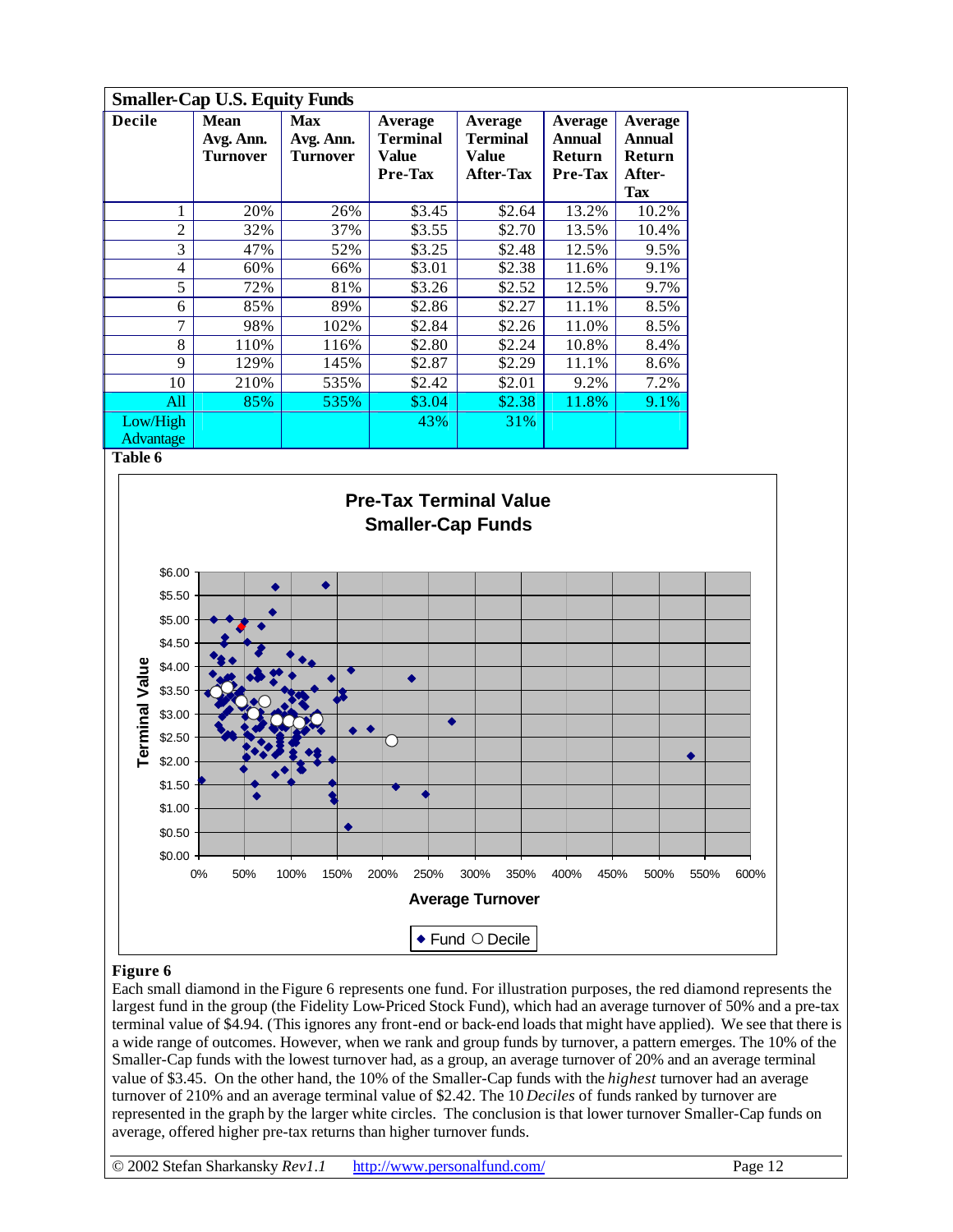| <b>International Funds</b> |                               |                                            |                                                |                                                         |                                               |                                                               |  |  |  |  |
|----------------------------|-------------------------------|--------------------------------------------|------------------------------------------------|---------------------------------------------------------|-----------------------------------------------|---------------------------------------------------------------|--|--|--|--|
| <b>Decile</b>              | Mean Avg.<br>Ann.<br>Turnover | <b>Max</b><br>Avg. Ann.<br><b>Turnover</b> | Average<br><b>Terminal</b><br>Value<br>Pre-Tax | Average<br><b>Terminal</b><br>Value<br><b>After-Tax</b> | Average<br>Annual<br><b>Return</b><br>Pre-Tax | Average<br><b>Annual</b><br><b>Return</b><br><b>After-Tax</b> |  |  |  |  |
|                            | 19%                           | 24%                                        | \$2.31                                         | \$1.89                                                  | 8.7%                                          | 6.6%                                                          |  |  |  |  |
| $\overline{2}$             | 30%                           | 33%                                        | \$2.41                                         | \$1.94                                                  | 9.2%                                          | 6.9%                                                          |  |  |  |  |
| 3                          | 39%                           | 45%                                        | \$1.92                                         | \$1.66                                                  | 6.7%                                          | 5.2%                                                          |  |  |  |  |
| 4                          | 51%                           | 56%                                        | \$1.87                                         | \$1.62                                                  | 6.5%                                          | 4.9%                                                          |  |  |  |  |
| 5                          | 60%                           | 63%                                        | \$1.89                                         | \$1.66                                                  | 6.6%                                          | 5.2%                                                          |  |  |  |  |
| 6                          | 69%                           | 72%                                        | \$1.88                                         | \$1.62                                                  | $6.5\%$                                       | 4.9%                                                          |  |  |  |  |
| 7                          | 81%                           | 87%                                        | \$2.02                                         | \$1.73                                                  | 7.3%                                          | 5.6%                                                          |  |  |  |  |
| 8                          | 100%                          | 104%                                       | \$1.99                                         | \$1.71                                                  | 7.1%                                          | 5.5%                                                          |  |  |  |  |
| 9                          | 112%                          | 123%                                       | \$1.85                                         | \$1.62                                                  | 6.3%                                          | 4.9%                                                          |  |  |  |  |
| 10                         | 154%                          | 184%                                       | \$1.86                                         | \$1.63                                                  | 6.4%                                          | 5.0%                                                          |  |  |  |  |
| All                        | 71%                           | 184%                                       | \$2.01                                         | \$1.71                                                  | $7.2\%$                                       | 5.5%                                                          |  |  |  |  |
| Low/High                   |                               |                                            | 24%                                            | 16%                                                     |                                               |                                                               |  |  |  |  |
| Advantage                  |                               |                                            |                                                |                                                         |                                               |                                                               |  |  |  |  |



### **Figure 7**

Each small diamond in the scatter plot graph represents one fund. For illustration purposes, the red diamond represents the largest fund in the group (the EuroPacific Growth Fund), which had an average turnover of 23% and a pre-tax terminal value of \$2.67. (I.e. \$1 invested in the fund on December 31, 1991 would have been worth \$2.67 on December 31, 2001, ignoring all tax consequences. This also ignores any front-end or back-end loads that might have applied). We see that there is a wide range of outcomes. However, when we rank and group funds by turnover, a pattern emerges. The 10% of the International funds with the lowest turnover had, as a group, an average turnover of 19% and an average terminal value of \$2.31. On the other hand, the 10% of the International funds with the *highest* turnover had an average turnover of 154% and an average terminal value of \$1.86. The 10 *Deciles* of funds ranked by turnover are represented in the graph by the larger white circles. The conclusion is that lower turnover International funds on average, offered higher pre-tax returns than higher turnover funds.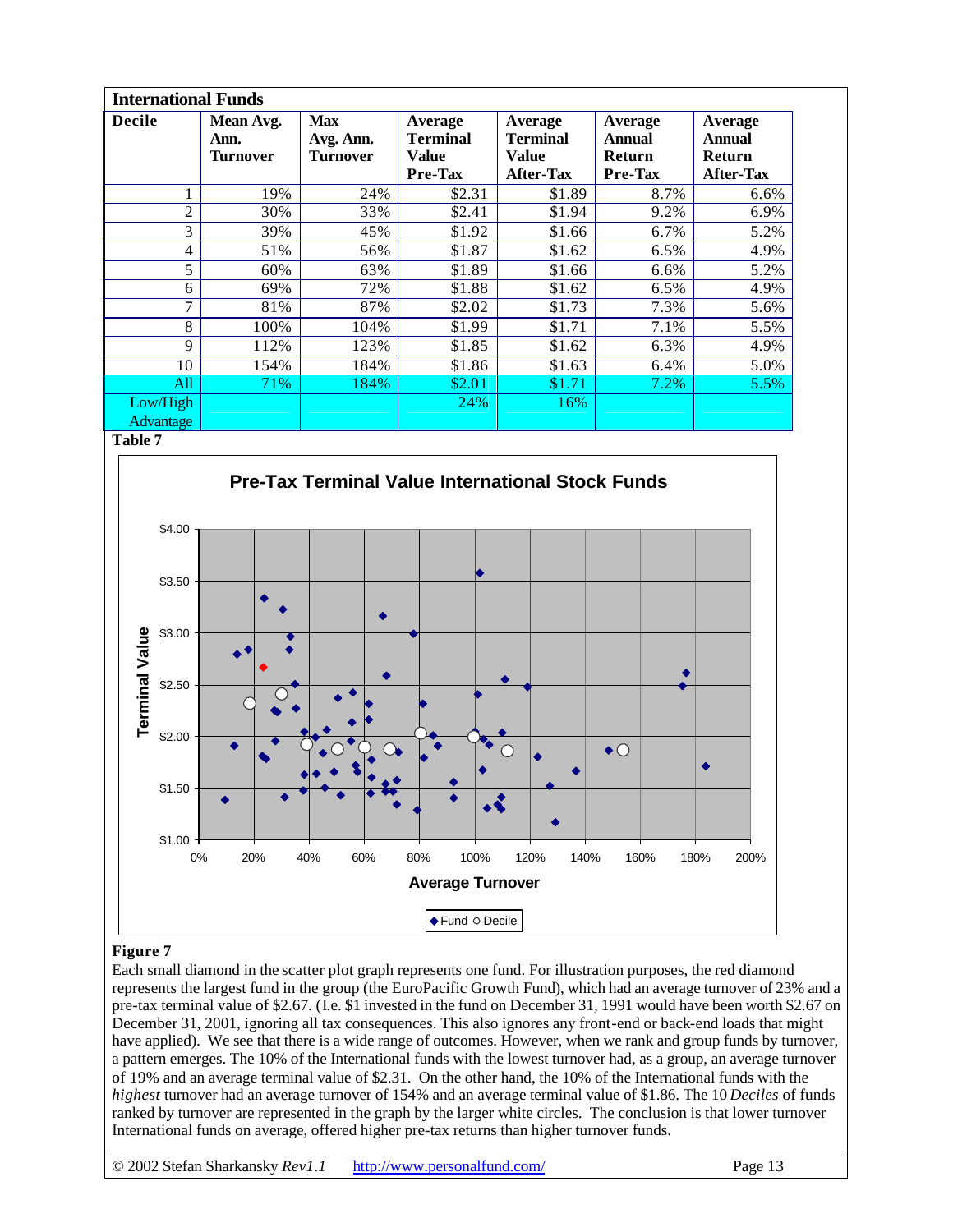| <b>Municipal Bond Funds</b> |                                      |                                            |                                         |                                                         |                                                             |                                                 |  |  |  |  |  |
|-----------------------------|--------------------------------------|--------------------------------------------|-----------------------------------------|---------------------------------------------------------|-------------------------------------------------------------|-------------------------------------------------|--|--|--|--|--|
| <b>Decile</b>               | Mean Avg.<br>Ann.<br><b>Turnover</b> | <b>Max</b><br>Avg. Ann.<br><b>Turnover</b> | Average<br>Terminal<br>Value<br>Pre-Tax | Average<br><b>Terminal</b><br>Value<br><b>After-Tax</b> | Average<br><b>Annual</b><br><b>Return</b><br><b>Pre-Tax</b> | Average<br>Annual<br>Return<br><b>After-Tax</b> |  |  |  |  |  |
|                             | 12%                                  | 14%                                        | \$1.75                                  | \$1.73                                                  | 5.8%                                                        | 5.6%                                            |  |  |  |  |  |
| $\overline{c}$              | 16%                                  | 19%                                        | \$1.73                                  | \$1.72                                                  | 5.6%                                                        | 5.6%                                            |  |  |  |  |  |
| 3                           | 21%                                  | 23%                                        | \$1.75                                  | \$1.74                                                  | 5.8%                                                        | 5.7%                                            |  |  |  |  |  |
| 4                           | 25%                                  | 28%                                        | \$1.75                                  | \$1.74                                                  | 5.8%                                                        | 5.7%                                            |  |  |  |  |  |
| 5                           | 30%                                  | 32%                                        | \$1.76                                  | \$1.74                                                  | 5.8%                                                        | 5.7%                                            |  |  |  |  |  |
| 6                           | 35%                                  | 38%                                        | \$1.76                                  | \$1.74                                                  | 5.8%                                                        | 5.7%                                            |  |  |  |  |  |
| 7                           | 41%                                  | 44%                                        | \$1.75                                  | \$1.73                                                  | 5.8%                                                        | 5.6%                                            |  |  |  |  |  |
| 8                           | 50%                                  | 57%                                        | \$1.74                                  | \$1.73                                                  | 5.7%                                                        | 5.6%                                            |  |  |  |  |  |
| 9                           | 67%                                  | 80%                                        | \$1.71                                  | \$1.70                                                  | 5.5%                                                        | 5.4%                                            |  |  |  |  |  |
| 10                          | 127%                                 | 488%                                       | \$1.69                                  | \$1.68                                                  | 5.4%                                                        | 5.3%                                            |  |  |  |  |  |
| All                         | 42%                                  | 488%                                       | \$1.74                                  | \$1.72                                                  | 5.7%                                                        | 5.6%                                            |  |  |  |  |  |
| Low/High                    |                                      |                                            | 4%                                      | 3%                                                      |                                                             |                                                 |  |  |  |  |  |
| <b>Advantage</b>            |                                      |                                            |                                         |                                                         |                                                             |                                                 |  |  |  |  |  |



**Figure 8** (A small number of the highest-turnover, lowest performance outliers were omitted from the above graph) Each small diamond in the graph represents one fund. For illustration purposes, the red diamond represents the largest fund in the group (the Franklin California Tax-Free Income Fund), which had an average turnover of 15% and a pre-tax terminal value of \$1.80. (I.e. \$1 invested in the fund on December 31, 1991 would have been worth \$1.80 on December 31, 2001, ignoring all tax consequences. This also ignores any front-end or back-end loads that might have applied). The 10% of the Municipal Bond funds with the lowest turnover had, as a group, an average turnover of 12% and an average terminal value of \$2.31. On the other hand, the 10% of the International funds with the *highest* turnover had an average turnover of 127% and an average terminal value of \$1.69 The conclusion is that lower turnover Municipal funds on average, offered higher pre-tax returns than higher turnover funds.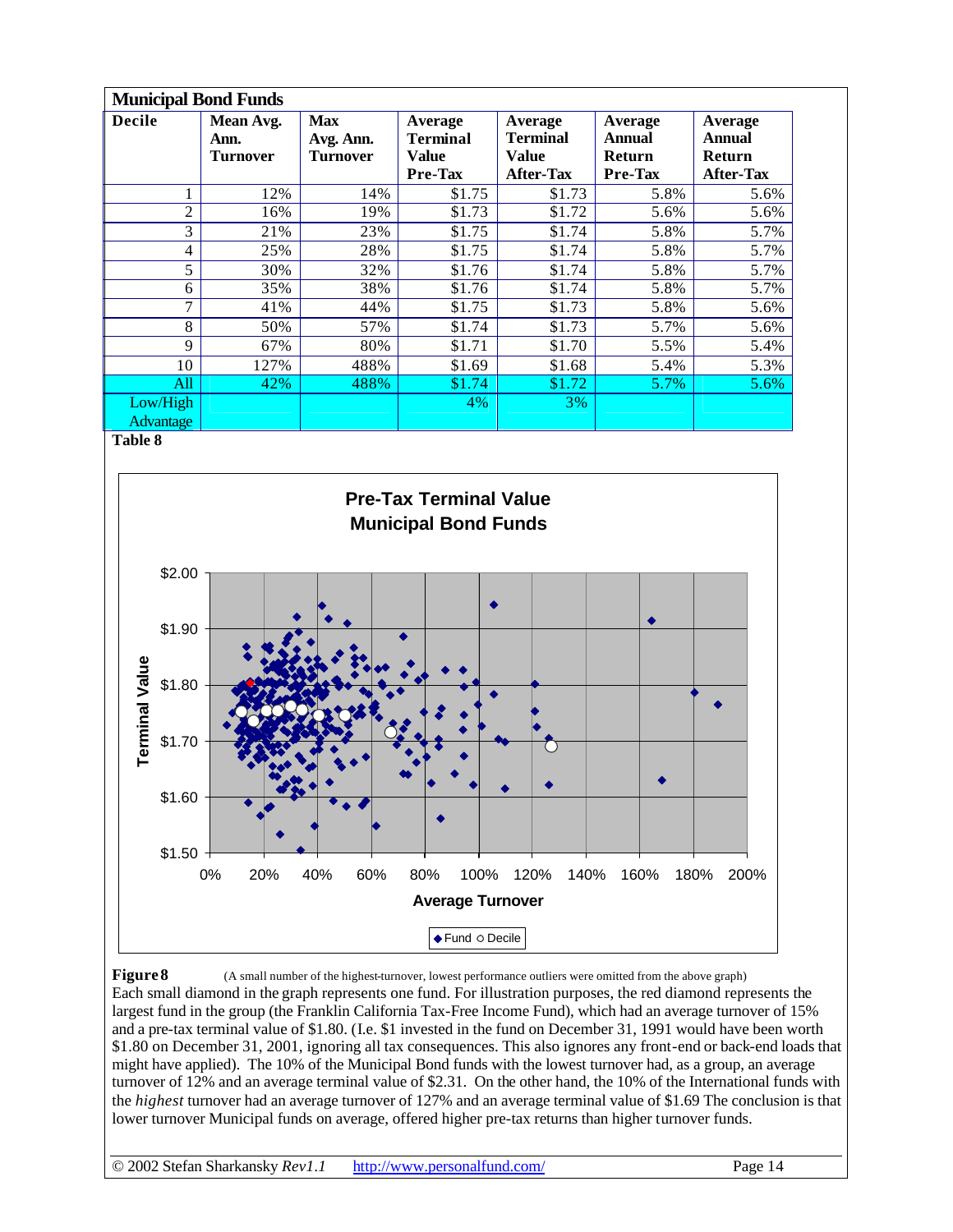## **Outcomes by Expense Ratio**

The following tables are similar to the corresponding tables in the Turnover section, except they are organized by Expense Ratio.

## **Larger-Cap U.S. Equity Funds**

| <b>Decile</b>    | <b>Mean</b><br><b>Expense</b><br>Ratio | <b>Max</b><br><b>Expense</b><br>Ratio | Average<br><b>Terminal</b><br>Value<br><b>Pre-Tax</b> | Average<br><b>Terminal</b><br><b>Value</b><br><b>After-Tax</b> | Average<br><b>Annual</b><br>Return<br><b>Pre-Tax</b> | <b>Average</b><br><b>Annual</b><br>Return<br>After-<br>Tax | <b>S&amp;P 500</b><br><b>Beaters</b><br><b>Pre-Tax</b> | <b>S&amp;P 500</b><br><b>Beaters</b><br>After-<br><b>Tax</b> |
|------------------|----------------------------------------|---------------------------------------|-------------------------------------------------------|----------------------------------------------------------------|------------------------------------------------------|------------------------------------------------------------|--------------------------------------------------------|--------------------------------------------------------------|
| S&P 500          |                                        |                                       | \$3.38                                                | \$2.76                                                         | 13.0%                                                | 10.7%                                                      |                                                        |                                                              |
|                  | 0.48%                                  | 0.65%                                 | \$3.29                                                | \$2.50                                                         | 12.7%                                                | 9.6%                                                       | 49%                                                    | 17%                                                          |
| $\overline{c}$   | 0.72%                                  | 0.77%                                 | \$3.15                                                | \$2.43                                                         | 12.2%                                                | 9.3%                                                       | 41%                                                    | 22%                                                          |
| 3                | 0.82%                                  | 0.86%                                 | \$2.88                                                | \$2.26                                                         | 11.2%                                                | 8.5%                                                       | 10%                                                    | 5%                                                           |
| 4                | 0.91%                                  | 0.95%                                 | \$3.02                                                | \$2.34                                                         | 11.7%                                                | 8.9%                                                       | 23%                                                    | 9%                                                           |
| 5                | 0.99%                                  | 1.03%                                 | \$2.97                                                | \$2.34                                                         | 11.5%                                                | 8.9%                                                       | 24%                                                    | 14%                                                          |
| 6                | 1.07%                                  | 1.10%                                 | \$2.89                                                | \$2.28                                                         | 11.2%                                                | 8.6%                                                       | 28%                                                    | 15%                                                          |
| 7                | 1.15%                                  | 1.21%                                 | \$2.85                                                | \$2.26                                                         | 11.0%                                                | 8.5%                                                       | 14%                                                    | 14%                                                          |
| 8                | 1.27%                                  | 1.35%                                 | \$2.93                                                | \$2.30                                                         | 11.4%                                                | 8.7%                                                       | 23%                                                    | 18%                                                          |
| 9                | 1.44%                                  | 1.59%                                 | \$2.85                                                | \$2.26                                                         | 11.0%                                                | 8.5%                                                       | 21%                                                    | 17%                                                          |
| 10               | 1.91%                                  | 3.63%                                 | \$2.60                                                | \$2.10                                                         | 10.0%                                                | 7.7%                                                       | 15%                                                    | 7%                                                           |
| All              | 1.07%                                  | 3.63%                                 | \$2.94                                                | \$2.31                                                         | 11.1%                                                | 8.5%                                                       | 25%                                                    | 14%                                                          |
| Low/High         |                                        |                                       | 26%                                                   | 19%                                                            |                                                      |                                                            |                                                        |                                                              |
| <b>Advantage</b> |                                        |                                       |                                                       |                                                                |                                                      |                                                            |                                                        |                                                              |

**Table 9**

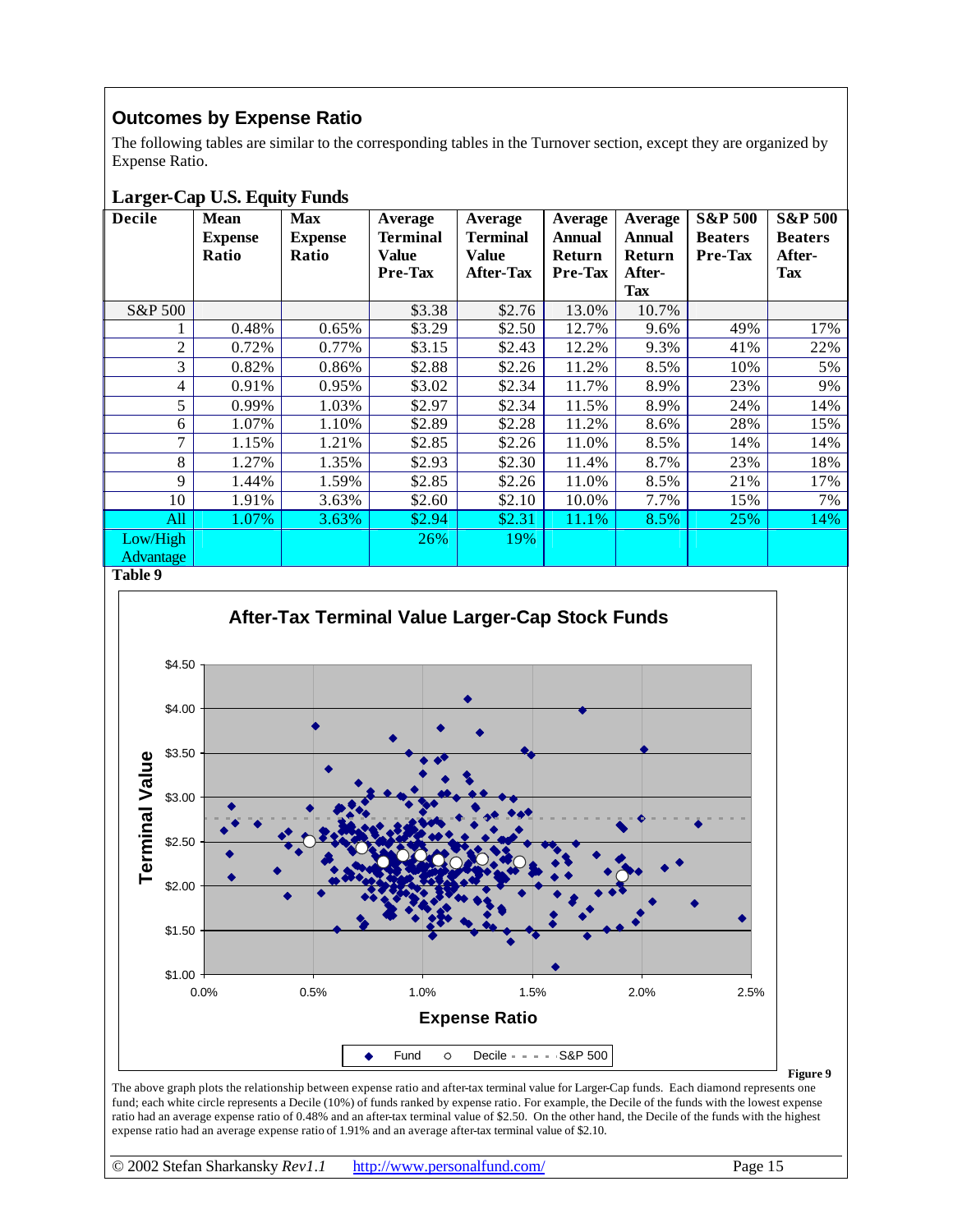## **Distribution of Larger-Cap Funds Relative to the S&P 500**

The following table shows the distribution of Larger-Cap funds relative to the S&P500 on an after-tax basis. For example, out of the 415 funds in the sample, 97 (23.4% of the total) had average annual after-tax returns that were between 2% and 3% *below* the average annual after-tax return of the S&P 500. On the other hand, only 8 funds (1.9% of the total) *beat* the S&P 500 by a margin of 2% - 3%. (A graph representing this table (Figure 2) is on page 4)

| r - 0 - 11<br>Performance range | <b>Number of Funds</b> | Percentage |
|---------------------------------|------------------------|------------|
| $-12\%$ -11%                    | 1                      | $0.2\%$    |
| $-11\%$ -10%                    | 0                      | $0.0\%$    |
| -10% -9%                        | 1                      | $0.2\%$    |
| -9%  -8%                        | 0                      | $0.0\%$    |
| -8%  -7%                        | $\overline{2}$         | $0.5\%$    |
| $-7\%$ $-6\%$                   | 16                     | 3.9%       |
| -6%  -5%                        | 24                     | 5.8%       |
| -5%  -4%                        | 29                     | 7.0%       |
| $-4\%$ $-3\%$                   | 52                     | 12.5%      |
| $-3\%$ $-2\%$                   | 97                     | 23.4%      |
| -2%  -1%                        | 74                     | 17.8%      |
| -1% 0%                          | 62                     | 14.9%      |
| $0\%$ 1%                        | 31                     | 7.5%       |
| 1%  2%                          | 12                     | 2.9%       |
| 2%3%                            | 8                      | 1.9%       |
| 3%  4%                          | 4                      | 1.0%       |
| 4%5%                            | 2                      | 0.5%       |
| <b>Total</b>                    | 415                    | 100%       |

#### **Table 10**

The table below shows how different various types of Larger-Cap funds fared relative to the S&P 500 on an aftertax basis. (A graph representing this table (Figure 3) is on page 5)

For example, 6.3% of all Larger-Cap funds beat the tax-adjusted S&P500 by more than 1% per year. The tallest yellow bar shows that 85.4% of the highest-expense funds (Decile 10) lagged the S&P500 by more than 1% per year. On the other hand, the lowest-expense funds (Decile 1) had the lowest odds (46.3%) of significantly underperforming the S&P 500.

|                                            |                              | Lowest         | Lowest          |       | <b>Highest</b>  | <b>Highest</b> |
|--------------------------------------------|------------------------------|----------------|-----------------|-------|-----------------|----------------|
| <b>Performance Relative to S&amp;P 500</b> |                              | <b>Expense</b> | <b>Turnover</b> | All   | <b>Turnover</b> | <b>Expense</b> |
| $< -1\%$                                   | significant underperformance | 46.3%          | 52.4%           | 71.3% | 80.5%           | 85.4%          |
| $-1 - 0\%$                                 | modest underperformance      | 36.6%          | 23.8%           | 14.9% | 9.8%            | 7.3%           |
| $0 - 1\%$                                  | modest outperformance        | 12.2%          | 7.1%            | 7.5%  | 4.9%            | 2.4%           |
| $>1\%$                                     | significant outperformance   | 4.9%           | 16.7%           | 6.3%  | 4.9%            | 4.9%           |

#### **Table 11**

In a nutshell, if you pick a high-turnover or a high-expense fund, you have very good odds of lagging the S&P 500 by a significant amount, and very poor odds of decisively beating the S&P 500. On the other hand, if you pick a low-expense or low-turnover fund, your odds of decisively beating the S&P 500 are a little better, and you have significantly better odds of avoiding a disaster.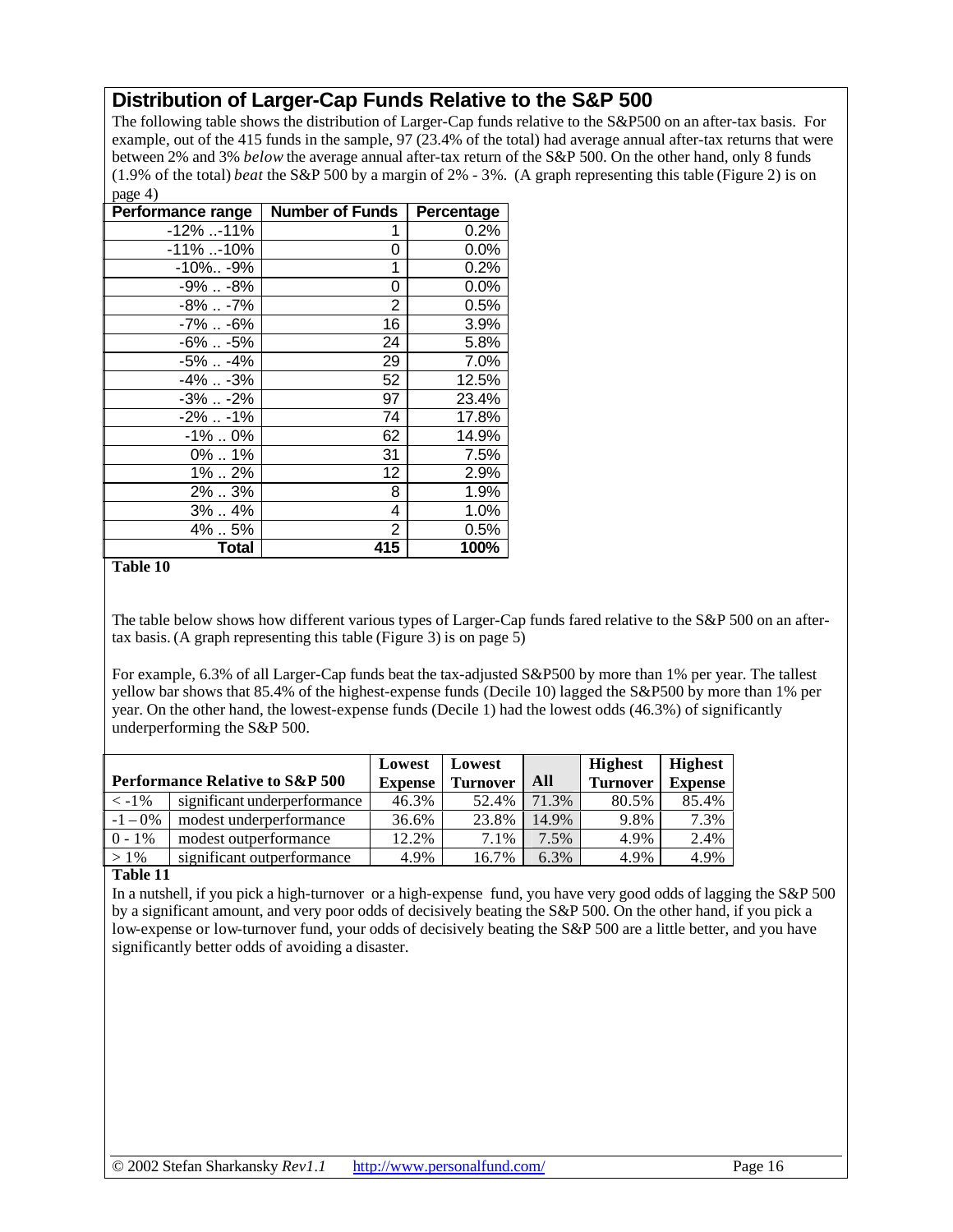| <b>Smaller-Cap U.S. Equity Funds</b> |                                        |                                       |                                                |                                                  |                                                      |                                                     |  |  |
|--------------------------------------|----------------------------------------|---------------------------------------|------------------------------------------------|--------------------------------------------------|------------------------------------------------------|-----------------------------------------------------|--|--|
| <b>Decile</b>                        | <b>Mean</b><br><b>Expense</b><br>Ratio | <b>Max</b><br><b>Expense</b><br>Ratio | Average<br><b>Terminal</b><br>Value<br>Pre-Tax | Average<br><b>Terminal</b><br>Value<br>After-Tax | <b>Average</b><br>Annual<br><b>Return</b><br>Pre-Tax | Average<br><b>Annual</b><br><b>Return</b><br>After- |  |  |
|                                      |                                        |                                       |                                                |                                                  |                                                      | <b>Tax</b>                                          |  |  |
| 1                                    | 0.57%                                  | 0.76%                                 | \$2.97                                         | \$2.38                                           | 11.5%                                                | 9.1%                                                |  |  |
| $\overline{2}$                       | 0.86%                                  | 0.92%                                 | \$3.03                                         | \$2.45                                           | 11.7%                                                | 9.4%                                                |  |  |
| 3                                    | 0.96%                                  | 1.00%                                 | \$2.86                                         | \$2.33                                           | 11.1%                                                | 8.8%                                                |  |  |
| 4                                    | 1.03%                                  | 1.06%                                 | \$3.05                                         | \$2.44                                           | 11.8%                                                | 9.3%                                                |  |  |
| 5                                    | 1.13%                                  | 1.18%                                 | \$3.43                                         | \$2.65                                           | 13.1%                                                | 10.3%                                               |  |  |
| 6                                    | 1.22%                                  | 1.26%                                 | \$3.00                                         | \$2.43                                           | 11.6%                                                | 9.3%                                                |  |  |
| 7                                    | 1.30%                                  | 1.35%                                 | \$2.61                                         | \$2.23                                           | 10.1%                                                | 8.3%                                                |  |  |
| 8                                    | 1.42%                                  | 1.48%                                 | \$3.04                                         | \$2.50                                           | 11.8%                                                | 9.6%                                                |  |  |
| 9                                    | 1.62%                                  | 1.81%                                 | \$2.57                                         | \$2.15                                           | 9.9%                                                 | 7.9%                                                |  |  |
| 10                                   | 2.10%                                  | 2.62%                                 | \$2.56                                         | \$2.27                                           | 9.9%                                                 | 8.5%                                                |  |  |
| All                                  | 1.21%                                  | 2.62%                                 | \$3.04                                         | \$2.38                                           | 11.8%                                                | 9.1%                                                |  |  |
| Low/High                             |                                        |                                       | 16%                                            | 5%                                               |                                                      |                                                     |  |  |
| <b>Advantage</b>                     |                                        |                                       |                                                |                                                  |                                                      |                                                     |  |  |



#### **Figure 10**

The above graph plots the relationship between expense ratio and after-tax terminal value for Smaller-Cap funds. Each diamond represents one fund, each white circle represents a Decile (10%) of funds ranked by expense ratio. For example, the Decile of the funds with the lowest expense ratio had an average expense ratio of 0.57% and an after-tax terminal value of \$2.38. On the other hand, the Decile of the funds with the highest expense ratio had an average expense ratio of 2.62% and an average after-tax terminal value of \$2.27. The relationship between expense ratio and after-tax terminal value for Smaller-Cap funds does not appear to be as strong as it is for other types of funds.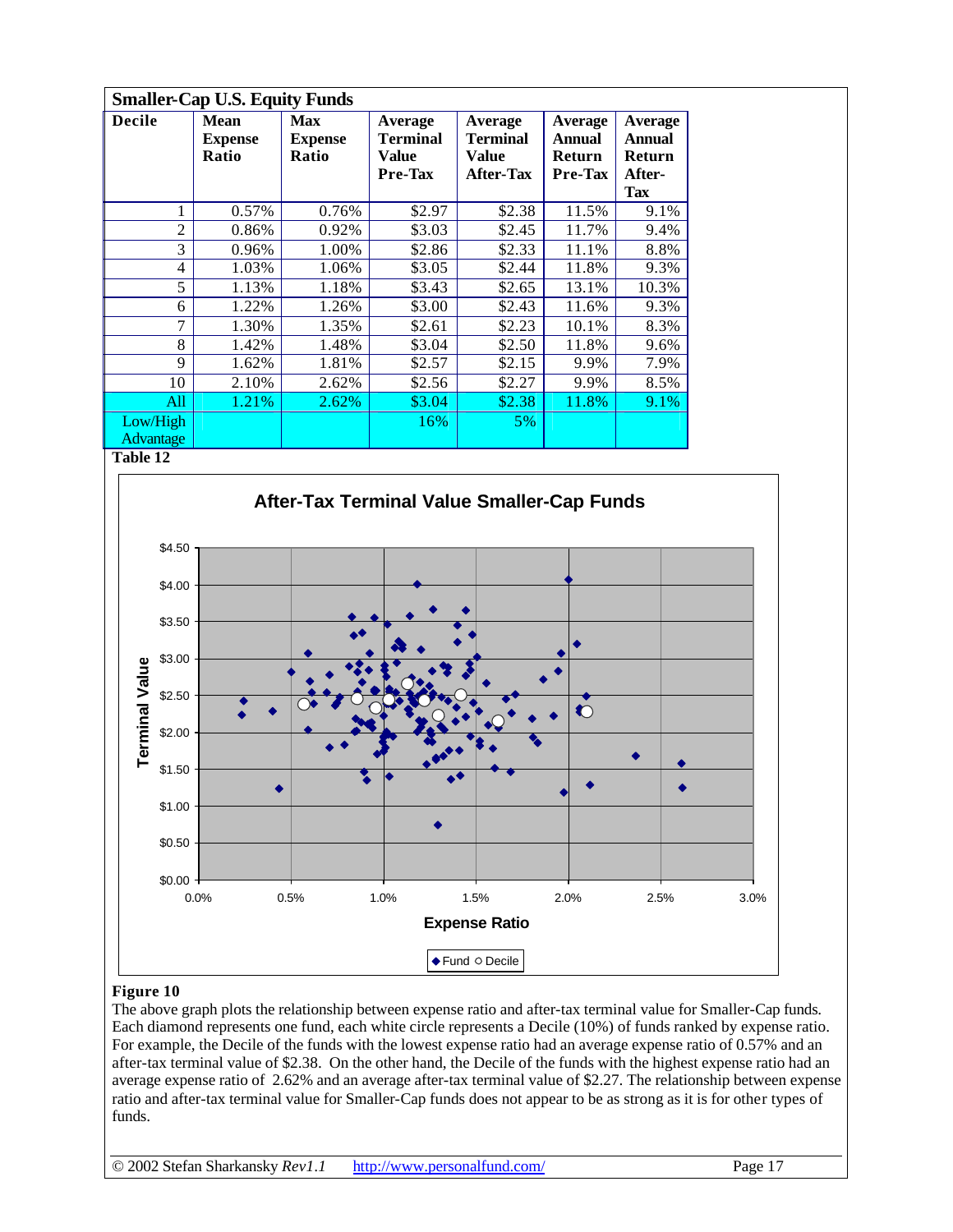| <b>International Funds</b> |                                        |                                       |                                         |                                                         |                                               |                                                        |  |
|----------------------------|----------------------------------------|---------------------------------------|-----------------------------------------|---------------------------------------------------------|-----------------------------------------------|--------------------------------------------------------|--|
| <b>Decile</b>              | <b>Mean</b><br><b>Expense</b><br>Ratio | <b>Max</b><br><b>Expense</b><br>Ratio | Average<br>Terminal<br>Value<br>Pre-Tax | Average<br><b>Terminal</b><br>Value<br><b>After-Tax</b> | Average<br><b>Annual</b><br>Return<br>Pre-Tax | Average<br><b>Annual</b><br><b>Return</b><br>After-Tax |  |
|                            | 0.58%                                  | 0.85%                                 | \$2.20                                  | \$1.81                                                  | 8.2%                                          | $6.1\%$                                                |  |
| $\overline{c}$             | 0.92%                                  | 0.99%                                 | \$2.26                                  | \$1.88                                                  | 8.5%                                          | 6.5%                                                   |  |
| 3                          | 1.05%                                  | 1.12%                                 | \$2.41                                  | \$1.93                                                  | 9.2%                                          | 6.8%                                                   |  |
| 4                          | 1.17%                                  | 1.21%                                 | \$2.17                                  | \$1.81                                                  | 8.1%                                          | 6.1%                                                   |  |
| 5                          | 1.26%                                  | 1.32%                                 | \$2.00                                  | \$1.73                                                  | 7.2%                                          | 5.6%                                                   |  |
| 6                          | 1.37%                                  | 1.41%                                 | \$1.93                                  | \$1.68                                                  | 6.8%                                          | 5.3%                                                   |  |
| 7                          | 1.46%                                  | 1.58%                                 | \$1.83                                  | \$1.62                                                  | 6.2%                                          | 4.9%                                                   |  |
| 8                          | 1.67%                                  | 1.71%                                 | \$1.72                                  | \$1.49                                                  | 5.6%                                          | 4.1%                                                   |  |
| 9                          | 1.85%                                  | 2.06%                                 | \$1.82                                  | \$1.60                                                  | 6.2%                                          | 4.8%                                                   |  |
| 10                         | 2.34%                                  | 2.48%                                 | \$1.68                                  | \$1.50                                                  | 5.3%                                          | 4.2%                                                   |  |
| All                        | 1.35%                                  | 2.48%                                 | \$2.01                                  | \$1.71                                                  | 7.2%                                          | 5.5%                                                   |  |
| Low/High                   |                                        |                                       | 31%                                     | 21%                                                     |                                               |                                                        |  |
| Advantage                  |                                        |                                       |                                         |                                                         |                                               |                                                        |  |



### **Figure 11**

The above graph plots the relationship between expense ratio and after-tax terminal value for International funds. Each diamond represents one fund, each white circle represents a Decile (10%) of funds ranked by expense ratio. For example, the Decile of the funds with the lowest expense ratio had an average expense ratio of 0.58% and an after-tax terminal value of \$1.81. On the other hand, the Decile of the funds with the highest expense ratio had an average expense ratio of 2.34% and an average after-tax terminal value of \$1.50. The conclusion is that lower expense International funds on average, offered higher after-tax returns than higher expense funds.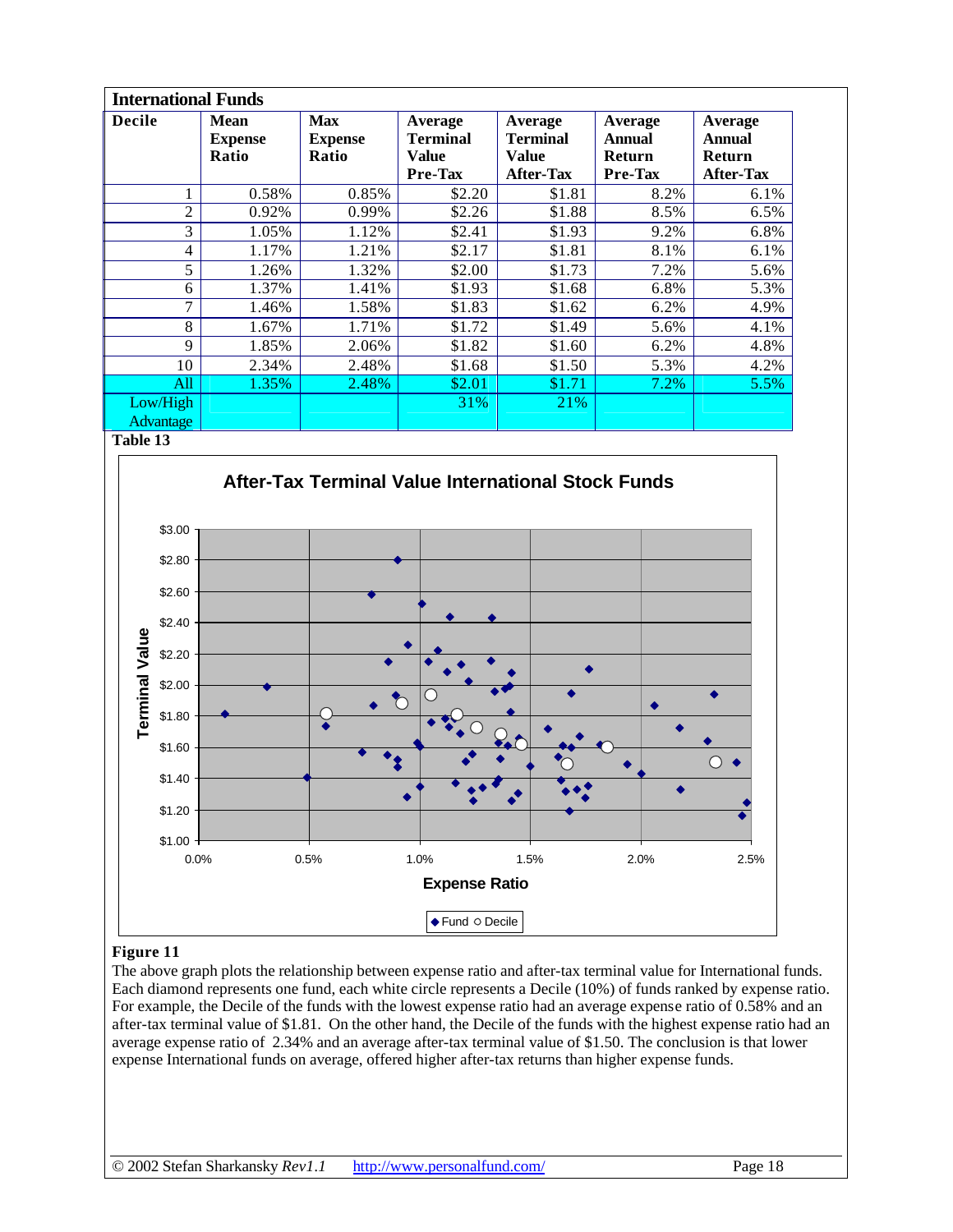| <b>Government Bond Funds</b> |                                        |                                       |                                         |                                                         |                                               |                                                        |  |
|------------------------------|----------------------------------------|---------------------------------------|-----------------------------------------|---------------------------------------------------------|-----------------------------------------------|--------------------------------------------------------|--|
| <b>Decile</b>                | <b>Mean</b><br><b>Expense</b><br>Ratio | <b>Max</b><br><b>Expense</b><br>Ratio | Average<br>Terminal<br>Value<br>Pre-Tax | Average<br><b>Terminal</b><br>Value<br><b>After-Tax</b> | Average<br><b>Annual</b><br>Return<br>Pre-Tax | Average<br><b>Annual</b><br><b>Return</b><br>After-Tax |  |
|                              | 0.43%                                  | 0.60%                                 | \$1.97                                  | \$1.49                                                  | 7.0%                                          | 4.1%                                                   |  |
| $\overline{2}$               | 0.63%                                  | 0.67%                                 | \$1.91                                  | \$1.47                                                  | 6.7%                                          | 3.9%                                                   |  |
| 3                            | 0.75%                                  | 0.80%                                 | \$1.87                                  | \$1.45                                                  | 6.5%                                          | 3.8%                                                   |  |
| 4                            | 0.83%                                  | 0.85%                                 | \$1.87                                  | \$1.47                                                  | 6.4%                                          | 3.9%                                                   |  |
| 5                            | 0.88%                                  | 0.91%                                 | \$1.88                                  | \$1.46                                                  | $6.5\%$                                       | 3.9%                                                   |  |
| 6                            | 0.94%                                  | 0.96%                                 | \$1.80                                  | \$1.40                                                  | 6.0%                                          | 3.4%                                                   |  |
| 7                            | 1.00%                                  | 1.03%                                 | \$1.79                                  | \$1.41                                                  | 6.0%                                          | 3.5%                                                   |  |
| 8                            | 1.07%                                  | 1.14%                                 | \$1.78                                  | \$1.39                                                  | 5.9%                                          | 3.3%                                                   |  |
| 9                            | 1.29%                                  | 1.43%                                 | \$1.73                                  | \$1.37                                                  | 5.6%                                          | 3.2%                                                   |  |
| 10                           | 1.85%                                  | 2.26%                                 | \$1.67                                  | \$1.34                                                  | 5.3%                                          | 2.9%                                                   |  |
| All                          | 0.96%                                  | 2.26%                                 | \$1.82                                  | \$1.42                                                  | 6.2%                                          | $3.6\%$                                                |  |
| Low/High                     |                                        |                                       | 18%                                     | 12%                                                     |                                               |                                                        |  |
| Advantage                    |                                        |                                       |                                         |                                                         |                                               |                                                        |  |



### **Figure 12**

The above graph plots the relationship between expense ratio and pre-tax terminal value for Government Bond funds. Each diamond represents one fund, each white circle represents a Decile (10%) of funds ranked by expense ratio. For example, the Decile of the funds with the lowest expense ratio had an average expense ratio of 0.43% and an after-tax terminal value of \$1.97. On the other hand, the Decile of the funds with the highest expense ratio had an average expense ratio of 1.85% and an average after-tax terminal value of \$1.67. The conclusion is that lower expense Government Bond funds on average, offered higher after-tax returns than higher expense funds.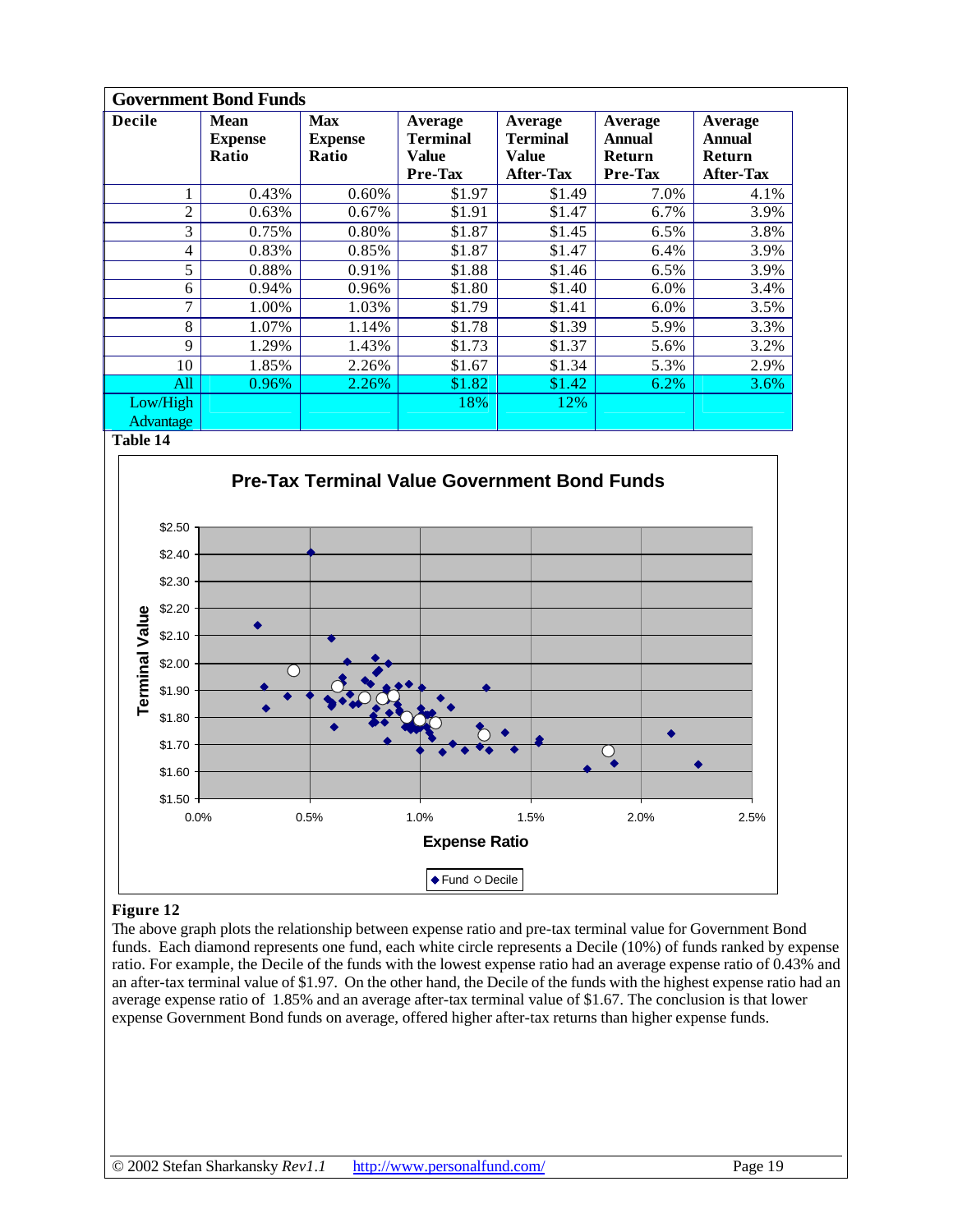| <b>Municipal Bond Funds</b> |                                        |                                       |                                                |                                                                |                                               |                                                 |  |  |
|-----------------------------|----------------------------------------|---------------------------------------|------------------------------------------------|----------------------------------------------------------------|-----------------------------------------------|-------------------------------------------------|--|--|
| <b>Decile</b>               | <b>Mean</b><br><b>Expense</b><br>Ratio | <b>Max</b><br><b>Expense</b><br>Ratio | Average<br><b>Terminal</b><br>Value<br>Pre-Tax | Average<br><b>Terminal</b><br><b>Value</b><br><b>After-Tax</b> | Average<br><b>Annual</b><br>Return<br>Pre-Tax | Average<br>Annual<br>Return<br><b>After-Tax</b> |  |  |
|                             | 0.43%                                  | 0.55%                                 | \$1.79                                         | \$1.76                                                         | 6.0%                                          | 5.8%                                            |  |  |
| $\overline{c}$              | 0.62%                                  | 0.66%                                 | \$1.78                                         | \$1.77                                                         | 6.0%                                          | 5.8%                                            |  |  |
| 3                           | 0.69%                                  | 0.72%                                 | \$1.78                                         | \$1.76                                                         | 5.9%                                          | 5.8%                                            |  |  |
| 4                           | 0.74%                                  | 0.76%                                 | \$1.76                                         | \$1.75                                                         | 5.8%                                          | 5.7%                                            |  |  |
| 5                           | 0.79%                                  | 0.81%                                 | \$1.76                                         | \$1.74                                                         | 5.8%                                          | 5.7%                                            |  |  |
| 6                           | 0.84%                                  | 0.86%                                 | \$1.75                                         | \$1.74                                                         | 5.8%                                          | 5.7%                                            |  |  |
| 7                           | 0.89%                                  | 0.91%                                 | \$1.75                                         | \$1.73                                                         | 5.7%                                          | 5.6%                                            |  |  |
| 8                           | 0.94%                                  | 0.97%                                 | \$1.73                                         | \$1.73                                                         | 5.7%                                          | 5.6%                                            |  |  |
| 9                           | 1.06%                                  | 1.18%                                 | \$1.71                                         | \$1.69                                                         | 5.5%                                          | 5.4%                                            |  |  |
| 10                          | 1.54%                                  | 3.36%                                 | \$1.56                                         | \$1.59                                                         | 4.5%                                          | 4.7%                                            |  |  |
| All                         | 0.85%                                  | 3.36%                                 | \$1.74                                         | \$1.72                                                         | 5.7%                                          | 5.6%                                            |  |  |
| Low/High                    |                                        |                                       | 15%                                            | 11%                                                            |                                               |                                                 |  |  |
| <b>Advantage</b>            |                                        |                                       |                                                |                                                                |                                               |                                                 |  |  |

(Note that the after-tax value of the Decile 10 funds is slightly higher than their pre-tax value. This is attributable to capital-loss tax credits)



#### **Figure 13**

(A small number of the highest-expense, lowest performance outliers were omitted from the above graph)

The above graph plots the relationship between expense ratio and after-tax terminal value for Municipal Bond funds. Each diamond represents one fund, each white circle represents a Decile (10%) of funds ranked by expense ratio. For example, the Decile of the funds with the lowest expense ratio had an average expense ratio of 0.43% and an after-tax terminal value of \$1.76. On the other hand, the Decile of the funds with the highest expense ratio had an average expense ratio of 154% and an average after-tax terminal value of \$1.59. The conclusion is that lower expense Municipal Bond funds on average, offered higher after-tax returns than higher expense funds.